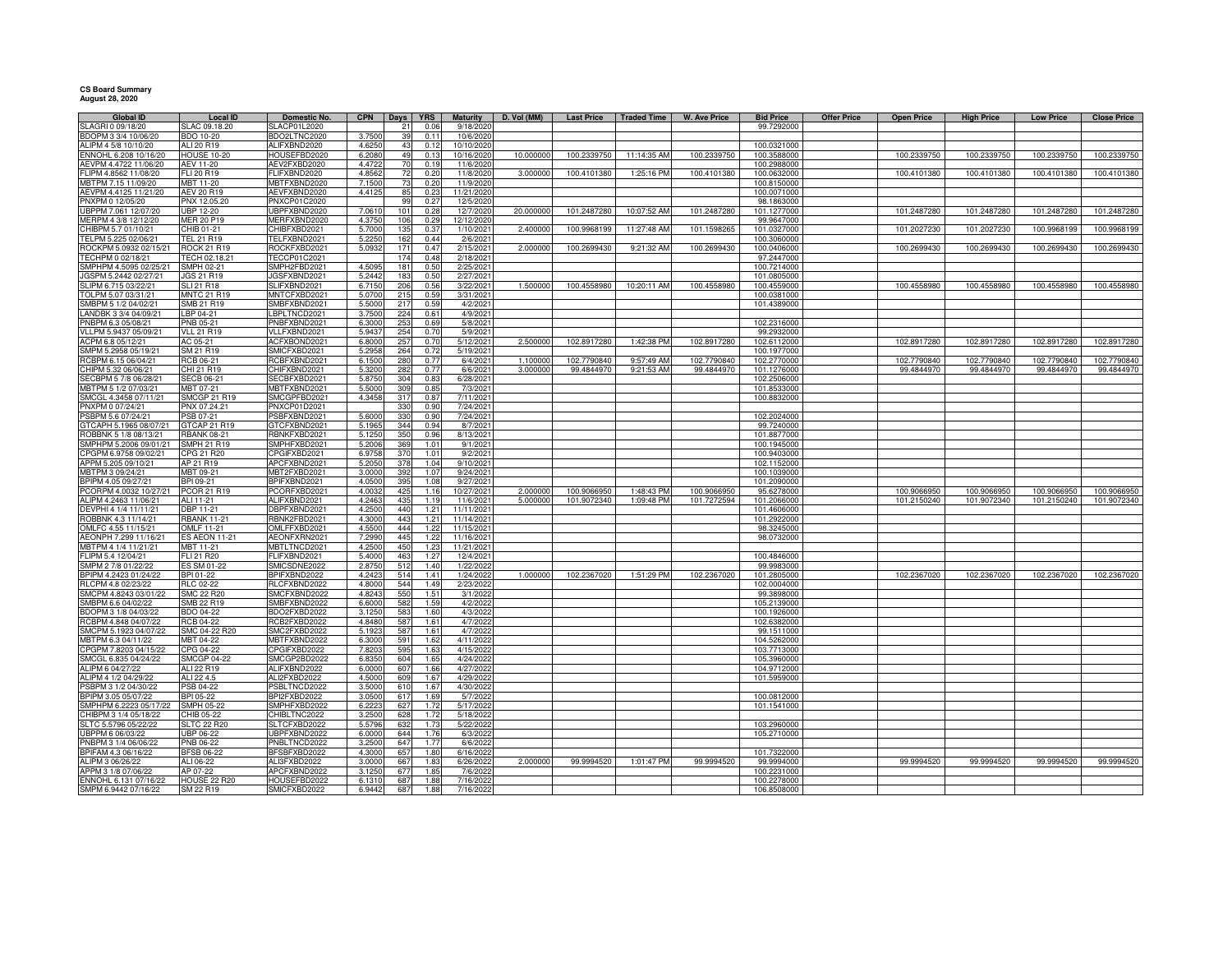| RCB3FXBD2022<br>3.2500<br>698<br>RCBPM 3 1/4 07/27/22<br><b>RCB 07-22</b><br>1.91<br>7/27/2022<br>100.4606000<br>4.4080<br>705<br>BDOPM 4.408 08/03/22<br><b>BDO 08-22</b><br>BDOFXBND2022<br>1.93<br>8/3/2022<br>102.5251000<br><b>AEV 22 R20</b><br>AEVFXBND2022<br>5.005<br>708<br>8/6/2022<br>AEVPM 5.0056 08/06/22<br>194<br>102.7977000<br>FLIPM 5.3567 08/20/22<br><b>FLI 22 R20</b><br>FLIFXBND2022<br>5.356<br>722<br>8/20/2022<br>102.5564000<br>1.98<br>4.0000<br>EWPM 4 09/21/22<br>EW 09-22<br>EWBLTNCD2022<br>754<br>2.06<br>9/21/2022<br>3.7500<br>PNBPM 3 3/4 10/27/22<br><b>PNB 10-22</b><br>PNB2LTNC2022<br>790<br>2.16<br>10/27/2022<br><b>AUB 11-22</b><br>AUBFXBND2022<br>4.6250<br>11/7/2022<br>35.000000<br>103.4209733<br>1:22:38 PM<br>103.4209733<br>103.2065000<br>103.4209733<br>103.4209733<br>AUBPM 4 5/8 11/07/22<br>801<br>2.19<br>102.3539000<br>103.4209733<br>RCBPM 4.426 11/13/22<br><b>RCB 11-22</b><br>RCBFXBND2022<br>4.4260<br>807<br>11/13/2022<br>102.8088000<br>2.21<br>CHIBPM 3.65 12/02/22<br>CHIB 12-22<br>CHIB2LTN2022<br>3.6500<br>826<br>12/2/2022<br>2.26<br>RBANKLTN2022<br>4.125<br>ROBBNK 4 1/8 12/16/22<br>RBANK 12-22<br>840<br>2.3C<br>12/16/202<br>1.110000<br><b>SMCGP 22 R20</b><br>SMCGPFBD2022<br>12/22/2022<br>104.9911310 11:38:29 AM<br>104.9911310<br>97.6046000<br>104.9911310<br>104.9911310<br>104.9911310<br>SMCGL 5 3/8 12/22/22<br>5.375<br>846<br>2.32<br>CPI 01-23 R20<br>5.0496<br>1/7/2023<br>103.4799000<br>FLIPM 5.0496 01/07/23<br>CPIFXBND2023<br>862<br>2.36<br>4.5000<br>2/4/2023<br>99.9987000<br>PSB 02-23<br>PSBFXBND2023<br>890<br>2.44<br>PSBPM 4 1/2 02/04/23<br>RCBPM 3 3/4 02/11/23<br>RCB 02-23<br>RCBLTNCD2023<br>3.7500<br>897<br>2.46<br>2/11/2023<br>BDOPM 3 5/8 02/18/23<br>BDO 02-23<br>BDOLTNCD2023<br>3.625<br>904<br>2.48<br>2/18/2023<br>WPM 4 1/2 02/21/23<br>EW 02-23<br>EWBFXBND2023<br>4.500<br>907<br>2.48<br>2/21/2023<br>1.00000<br>103.5608891<br>11:54:55 AM<br>103.5608891<br>102.1193000<br>103.5608891<br>103.5608891<br>103.5608891<br>GTCAP 23 R20<br>GTCAPH 5.0937 02/27/23<br>GTCFXBND2023<br>5.093<br>913<br>2.50<br>2/27/2023<br>99.0606000<br>SMPHPM 5.663 03/01/23<br>SMPH 23 R21<br>SMPHFXBD2023<br>5.663<br>2.51<br>3/1/2023<br>100.3759000<br>915<br>SMCPM 6 1/4 03/19/23<br>SMC 23 R21<br>SMCFXBND2023<br>6.250<br>933<br>2.55<br>3/19/2023<br>106.1768000<br>MBTPM 4 1/2 04/24/23<br>MBT 04-23<br>MBTFXBND2023<br>4.500<br>969<br>2.65<br>4/24/2023<br>102.0073000<br>PNBPM 3 7/8 04/26/23<br>PNB 04-23<br>PNBLTNCD2023<br>3.875<br>971<br>2.66<br>4/26/2023<br>2.68<br>EDCPM 4.7312 05/03/23<br>EDC 23 R19<br>EDCFXBND2023<br>4.731<br>978<br>5/3/2023<br>102.8528000<br>SECBLTNC2023<br>983<br>2.69<br>SECBPM 3 7/8 05/08/23<br><b>SECB 05-23</b><br>3.8750<br>5/8/2023<br>BPIPM 3 3/4 05/24/23<br>BPI 05-23<br>999<br>2.74<br>BPILTNCD2023<br>3.7500<br>5/24/2023<br>AC 23 R22<br>2.86<br>7/7/2023<br>ACPM 3.92 07/07/23<br>ACFXBOND2023<br>3.9200<br>1043<br>2.200000<br>102.0900950<br>1:19:03 PM<br>102.3154114<br>98.7858000<br>102.5031750<br>102.5031750<br>102.0900950<br>SMCGPFBD2023<br>4.757<br>2.87<br>SMCGL 4.7575 07/11/23<br><b>SMCGP 23 R21</b><br>1047<br>7/11/2023<br>100.6860000<br>GLOPM 5.2792 07/17/23<br>GLO 23 R20<br>GLOFXBND2023<br>5.279<br>2.88<br>7/17/2023<br>104.0127000<br>105<br>RLCFXBND2023<br>RLCPM 3.683 07/17/23<br>RLC 07-23<br>3.683<br>1053<br>2.88<br>7/17/2023<br>100.2220000<br>SMCGP 08-23 R21<br>SMCGP2BD2023<br>8/17/2023<br>1.300000<br>103.6699880<br>10:55:29 AM<br>103.6699880<br>103.6699880<br>SMCGL 6 3/4 08/17/23<br>6.750<br>1084<br>2.97<br>103.6700000<br>103.6699880<br>103.6699880<br>UBPPM 4 3/8 08/21/23<br>UBPLTNCD2023<br>UBP 08-23<br>4.375<br>1088<br>2.98<br>8/21/2023<br>MBTPM 3 1/2 09/19/23<br>MBT 09-23<br>MBTLTNCD2023<br>3.500<br>9/19/2023<br>111<br>3.06<br>ALIPM 7.0239 10/05/23<br>ALI 23 R21<br>ALI2FXBD2023<br>7.023<br>10/5/202<br>105.0335000<br>113<br>3.10<br>ALI 23 R22<br>ALIPM 3.8915 10/07/23<br>ALIFXBND2023<br>3.891<br>3.11<br>10/7/202<br>98.6091000<br>113<br>PCOR 23 R21<br>2.00000<br>101.5386520<br>CORPM 4.5219 10/27/23<br>PCORFXBD2023<br>4.521<br>10/27/2023<br>101.5386520<br>1:10:58 PM<br>101.5386520<br>96.4770000<br>101.5386520<br>101.5386520<br>115<br>3.16<br>4.5000<br>11/2/2023<br>SECBPM 4 1/2 11/02/23<br><b>SECB 11-23</b><br>SECB2LTN2023<br>3.18<br>116<br>BDO2LTNC2023<br>3.19<br>11/7/2023<br>BDOPM 4 3/8 11/07/23<br><b>BDO 11-23</b><br>4.3750<br>1166<br>FLI 23 R20<br>FLIFXBND2023<br>5.433<br>FLIPM 5.4333 11/08/23<br>1167<br>3.20<br>11/8/2023<br>100.1679000<br>AEONPH 7.695 11/16/23<br><b>ES AEON 11-23</b><br>AEONFXRN2023<br>7.695<br>3.22<br>11/16/2023<br>95.7455000<br>117<br>97.7756000<br>AEVPM 4.6188 11/21/23<br><b>AEV 23 R20</b><br>AEVFXBND2023<br>4.618<br>118<br>3.23<br>11/21/2023<br>EWBLTNCD2023<br>EWPM 4 5/8 12/07/23<br>EW 12-23<br>4.625<br>1196<br>3.27<br>12/7/2023<br>SMPM 5.159 12/09/23<br>SM 23 R21<br>SMICFXBD2023<br>5.159<br>1198<br>3.28<br>12/9/2023<br>104.4519000<br>VLLPM 8 12/21/23<br><b>VLL 23 R21</b><br>VLLFXBND2023<br>8.000<br>3.31<br>107.1162000<br>121<br>12/21/2023<br>HIBPM 4.55 01/12/24<br>CHIB 01-24<br>CHIBLTNC2024<br>4.550<br>1232<br>3.37<br>1/12/2024<br>OBBNK 4 7/8 01/16/24<br><b>RBANK 01-24</b><br>RBANKLTN2024<br>4.875<br>1236<br>3.38<br>1/16/2024<br>FDCPM 6.1458 01/24/24<br>FDC 24 R21<br>FDCFXBND2024<br>6.1458<br>103.8747000<br>1244<br>3.41<br>1/24/2024<br>APCFXBND2024<br>7.5095<br>APPM 7.5095 01/25/24<br>AP 24 R22<br>1245<br>1/25/2024<br>110.4326000<br>3.41<br>ALIFXBND2024<br>5.0000<br>ALIPM 5 01/30/24<br>ALI 24 R20<br>1250<br>3.42<br>1/30/2024<br>103.4809000<br>TELFXBND2024<br>5.281<br>TELPM 5.2813 02/06/24<br><b>TEL 24 R21</b><br>1257<br>3.44<br>2/6/2024<br>99.3187000<br>PSBPM 5 02/09/24<br>PSBLTNCD2024<br>5.000<br>1260<br>3.45<br>2/9/2024<br>PSB 02-24<br>JGSPM 5.3 02/27/24<br><b>JGS 24 R20</b><br>JGSFXBND2024<br>5.300<br>1278<br>3.50<br>2/27/2024<br>99.3721000<br><b>SMC 24 R22</b><br>SMCFXBND2024<br>5.2840<br>SMCPM 5.284 03/01/24<br>1281<br>3.51<br>3/1/2024<br>96.2207000<br>STIESG 24 R22<br>STIGFXBD2024<br>5.808<br>3/23/2024<br>3.200000<br>91.4946870<br>10:24:11 AM<br>91.5524159<br>91.6245900<br>91.4946870<br>STIEPM 5.8085 03/23/24<br>1303<br>3.57<br>92.9697000<br>91.6245900<br>MEGPM 5.3535 03/28/24<br><b>MEG 24 R22</b><br>MEGFXBND2024<br>5.353<br>3/28/2024<br>1.000000<br>105.6581020<br>1:12:19 PM<br>105.6581020<br>103.1189000<br>105.6581020<br>105.6581020<br>105.6581020<br>1308<br>3.58<br>RCBPM 5 1/2 03/28/24<br><b>RCB 03-24</b><br>RCBLTNCD2024<br>5.5000<br>3/28/2024<br>1308<br>3.58<br>TOLPM 5 1/2 03/31/24<br><b>MNTC 24 R21</b><br>MNTCFXBD2024<br>5.500<br>3/31/2024<br>98.3975000<br>1311<br>3.59<br>SMB 24 R21<br>SMBFXBND2024<br>6.000<br>4/2/2024<br>102.4172000<br>SMBPM 6 04/02/24<br>1313<br>3.60<br>MBT 04-24<br>4/4/2024<br>20,00000<br>104.0664430<br>104.0664430<br>104.0664430<br>104.0664430<br>104.0664430<br>MBTPM 5 3/8 04/04/24<br>MBT2LTNC2024<br>5.3750<br>11:20:17 AM<br>1315<br>3.60<br><b>PBCOM 04-24</b><br>4/8/2024<br>PBC 5 5/8 04/08/24<br>PBCOMLTN2024<br>5.625<br>1319<br>3.61<br><b>PCOR 24 R22</b><br>PCORFXBD2024<br>7.818<br>1330<br>3.64<br>4/19/2024<br>0.420000<br>108.8739000<br>PCORPM 7.8183 04/19/24<br>108.4421220<br>1:40:16 PM<br>108.4421220<br>108.7874000<br>108.4421220<br>108.4421220<br>108.4421220<br>MCGL 7.1783 04/24/24<br>SMCGP 04-24 R22<br>SMCGP2BD2024<br>7.178<br>1335<br>3.66<br>4/24/2024<br>108.6092000<br>SMPHPM 5.1683 05/18/24<br>SMPH 05-24 R22<br>SMPH2FBD2024<br>5.168<br>135<br>3.72<br>5/18/2024<br>103.6393000<br>SMICFXBD2024<br>5.612<br>5/19/2024<br>99.1249000<br>SMPM 5.6125 05/19/24<br>SM 24 R21<br>1360<br>3.72<br>AEVFXBND2024<br>102.6190000<br>AEVPM 6.0157 06/18/24<br><b>AEV 24 R23</b><br>6.015<br>1390<br>3.81<br>6/18/2024<br>MBTPM 3 7/8 07/20/24<br>MBT 07-24<br>MBTLTNCD2024<br>3.875<br>142<br>3.89<br>7/20/2024<br>FFPM 6.0952 07/21/24<br>DD 24 R22<br>DDFXBOND2024<br>6.095<br>1423<br>3.90<br>7/21/2024<br>90.5529000<br>100.3252000 | <b>Global ID</b>      | <b>Local ID</b>   | Domestic No. | <b>CPN</b> | Days | <b>YRS</b> | <b>Maturity</b> | D. Vol (MM) | <b>Last Price</b> | Traded Time | <b>W. Ave Price</b> | <b>Bid Price</b> | <b>Offer Price</b> | <b>Open Price</b> | <b>High Price</b> | <b>Low Price</b> | <b>Close Price</b> |
|---------------------------------------------------------------------------------------------------------------------------------------------------------------------------------------------------------------------------------------------------------------------------------------------------------------------------------------------------------------------------------------------------------------------------------------------------------------------------------------------------------------------------------------------------------------------------------------------------------------------------------------------------------------------------------------------------------------------------------------------------------------------------------------------------------------------------------------------------------------------------------------------------------------------------------------------------------------------------------------------------------------------------------------------------------------------------------------------------------------------------------------------------------------------------------------------------------------------------------------------------------------------------------------------------------------------------------------------------------------------------------------------------------------------------------------------------------------------------------------------------------------------------------------------------------------------------------------------------------------------------------------------------------------------------------------------------------------------------------------------------------------------------------------------------------------------------------------------------------------------------------------------------------------------------------------------------------------------------------------------------------------------------------------------------------------------------------------------------------------------------------------------------------------------------------------------------------------------------------------------------------------------------------------------------------------------------------------------------------------------------------------------------------------------------------------------------------------------------------------------------------------------------------------------------------------------------------------------------------------------------------------------------------------------------------------------------------------------------------------------------------------------------------------------------------------------------------------------------------------------------------------------------------------------------------------------------------------------------------------------------------------------------------------------------------------------------------------------------------------------------------------------------------------------------------------------------------------------------------------------------------------------------------------------------------------------------------------------------------------------------------------------------------------------------------------------------------------------------------------------------------------------------------------------------------------------------------------------------------------------------------------------------------------------------------------------------------------------------------------------------------------------------------------------------------------------------------------------------------------------------------------------------------------------------------------------------------------------------------------------------------------------------------------------------------------------------------------------------------------------------------------------------------------------------------------------------------------------------------------------------------------------------------------------------------------------------------------------------------------------------------------------------------------------------------------------------------------------------------------------------------------------------------------------------------------------------------------------------------------------------------------------------------------------------------------------------------------------------------------------------------------------------------------------------------------------------------------------------------------------------------------------------------------------------------------------------------------------------------------------------------------------------------------------------------------------------------------------------------------------------------------------------------------------------------------------------------------------------------------------------------------------------------------------------------------------------------------------------------------------------------------------------------------------------------------------------------------------------------------------------------------------------------------------------------------------------------------------------------------------------------------------------------------------------------------------------------------------------------------------------------------------------------------------------------------------------------------------------------------------------------------------------------------------------------------------------------------------------------------------------------------------------------------------------------------------------------------------------------------------------------------------------------------------------------------------------------------------------------------------------------------------------------------------------------------------------------------------------------------------------------------------------------------------------------------------------------------------------------------------------------------------------------------------------------------------------------------------------------------------------------------------------------------------------------------------------------------------------------------------------------------------------------------------------------------------------------------------------------------------------------------------------------------------------------------------------------------------------------------------------------------------------------------------------------------------------------------------------------------------------------------------------------------------------------------------------------------------------------------------------------------------------------------------------------------------------------------------------------------------------------------------------------------------------------------------------------------------------------------------------------------------------------------------------------------------------------------------------------------------------------------------------------------------------------------------------------------------------------------------------------------------------------------------------------------------------------------------------------------------------------------------------------------------------------------------------------------------------------------------------------------------------------------------------------------------------------------------------------------------------------------------------|-----------------------|-------------------|--------------|------------|------|------------|-----------------|-------------|-------------------|-------------|---------------------|------------------|--------------------|-------------------|-------------------|------------------|--------------------|
|                                                                                                                                                                                                                                                                                                                                                                                                                                                                                                                                                                                                                                                                                                                                                                                                                                                                                                                                                                                                                                                                                                                                                                                                                                                                                                                                                                                                                                                                                                                                                                                                                                                                                                                                                                                                                                                                                                                                                                                                                                                                                                                                                                                                                                                                                                                                                                                                                                                                                                                                                                                                                                                                                                                                                                                                                                                                                                                                                                                                                                                                                                                                                                                                                                                                                                                                                                                                                                                                                                                                                                                                                                                                                                                                                                                                                                                                                                                                                                                                                                                                                                                                                                                                                                                                                                                                                                                                                                                                                                                                                                                                                                                                                                                                                                                                                                                                                                                                                                                                                                                                                                                                                                                                                                                                                                                                                                                                                                                                                                                                                                                                                                                                                                                                                                                                                                                                                                                                                                                                                                                                                                                                                                                                                                                                                                                                                                                                                                                                                                                                                                                                                                                                                                                                                                                                                                                                                                                                                                                                                                                                                                                                                                                                                                                                                                                                                                                                                                                                                                                                                                                                                                                                                                                                                                                                                                                                                                                                                                                                                                                                                                                                                   | SECBPM 3 1/8 07/24/22 | <b>SECB 07-22</b> | SECBFXBD2022 | 3.1250     | 695  | 1.90       | 7/24/2022       |             |                   |             |                     | 100.2290000      |                    |                   |                   |                  |                    |
|                                                                                                                                                                                                                                                                                                                                                                                                                                                                                                                                                                                                                                                                                                                                                                                                                                                                                                                                                                                                                                                                                                                                                                                                                                                                                                                                                                                                                                                                                                                                                                                                                                                                                                                                                                                                                                                                                                                                                                                                                                                                                                                                                                                                                                                                                                                                                                                                                                                                                                                                                                                                                                                                                                                                                                                                                                                                                                                                                                                                                                                                                                                                                                                                                                                                                                                                                                                                                                                                                                                                                                                                                                                                                                                                                                                                                                                                                                                                                                                                                                                                                                                                                                                                                                                                                                                                                                                                                                                                                                                                                                                                                                                                                                                                                                                                                                                                                                                                                                                                                                                                                                                                                                                                                                                                                                                                                                                                                                                                                                                                                                                                                                                                                                                                                                                                                                                                                                                                                                                                                                                                                                                                                                                                                                                                                                                                                                                                                                                                                                                                                                                                                                                                                                                                                                                                                                                                                                                                                                                                                                                                                                                                                                                                                                                                                                                                                                                                                                                                                                                                                                                                                                                                                                                                                                                                                                                                                                                                                                                                                                                                                                                                                   |                       |                   |              |            |      |            |                 |             |                   |             |                     |                  |                    |                   |                   |                  |                    |
|                                                                                                                                                                                                                                                                                                                                                                                                                                                                                                                                                                                                                                                                                                                                                                                                                                                                                                                                                                                                                                                                                                                                                                                                                                                                                                                                                                                                                                                                                                                                                                                                                                                                                                                                                                                                                                                                                                                                                                                                                                                                                                                                                                                                                                                                                                                                                                                                                                                                                                                                                                                                                                                                                                                                                                                                                                                                                                                                                                                                                                                                                                                                                                                                                                                                                                                                                                                                                                                                                                                                                                                                                                                                                                                                                                                                                                                                                                                                                                                                                                                                                                                                                                                                                                                                                                                                                                                                                                                                                                                                                                                                                                                                                                                                                                                                                                                                                                                                                                                                                                                                                                                                                                                                                                                                                                                                                                                                                                                                                                                                                                                                                                                                                                                                                                                                                                                                                                                                                                                                                                                                                                                                                                                                                                                                                                                                                                                                                                                                                                                                                                                                                                                                                                                                                                                                                                                                                                                                                                                                                                                                                                                                                                                                                                                                                                                                                                                                                                                                                                                                                                                                                                                                                                                                                                                                                                                                                                                                                                                                                                                                                                                                                   |                       |                   |              |            |      |            |                 |             |                   |             |                     |                  |                    |                   |                   |                  |                    |
|                                                                                                                                                                                                                                                                                                                                                                                                                                                                                                                                                                                                                                                                                                                                                                                                                                                                                                                                                                                                                                                                                                                                                                                                                                                                                                                                                                                                                                                                                                                                                                                                                                                                                                                                                                                                                                                                                                                                                                                                                                                                                                                                                                                                                                                                                                                                                                                                                                                                                                                                                                                                                                                                                                                                                                                                                                                                                                                                                                                                                                                                                                                                                                                                                                                                                                                                                                                                                                                                                                                                                                                                                                                                                                                                                                                                                                                                                                                                                                                                                                                                                                                                                                                                                                                                                                                                                                                                                                                                                                                                                                                                                                                                                                                                                                                                                                                                                                                                                                                                                                                                                                                                                                                                                                                                                                                                                                                                                                                                                                                                                                                                                                                                                                                                                                                                                                                                                                                                                                                                                                                                                                                                                                                                                                                                                                                                                                                                                                                                                                                                                                                                                                                                                                                                                                                                                                                                                                                                                                                                                                                                                                                                                                                                                                                                                                                                                                                                                                                                                                                                                                                                                                                                                                                                                                                                                                                                                                                                                                                                                                                                                                                                                   |                       |                   |              |            |      |            |                 |             |                   |             |                     |                  |                    |                   |                   |                  |                    |
|                                                                                                                                                                                                                                                                                                                                                                                                                                                                                                                                                                                                                                                                                                                                                                                                                                                                                                                                                                                                                                                                                                                                                                                                                                                                                                                                                                                                                                                                                                                                                                                                                                                                                                                                                                                                                                                                                                                                                                                                                                                                                                                                                                                                                                                                                                                                                                                                                                                                                                                                                                                                                                                                                                                                                                                                                                                                                                                                                                                                                                                                                                                                                                                                                                                                                                                                                                                                                                                                                                                                                                                                                                                                                                                                                                                                                                                                                                                                                                                                                                                                                                                                                                                                                                                                                                                                                                                                                                                                                                                                                                                                                                                                                                                                                                                                                                                                                                                                                                                                                                                                                                                                                                                                                                                                                                                                                                                                                                                                                                                                                                                                                                                                                                                                                                                                                                                                                                                                                                                                                                                                                                                                                                                                                                                                                                                                                                                                                                                                                                                                                                                                                                                                                                                                                                                                                                                                                                                                                                                                                                                                                                                                                                                                                                                                                                                                                                                                                                                                                                                                                                                                                                                                                                                                                                                                                                                                                                                                                                                                                                                                                                                                                   |                       |                   |              |            |      |            |                 |             |                   |             |                     |                  |                    |                   |                   |                  |                    |
|                                                                                                                                                                                                                                                                                                                                                                                                                                                                                                                                                                                                                                                                                                                                                                                                                                                                                                                                                                                                                                                                                                                                                                                                                                                                                                                                                                                                                                                                                                                                                                                                                                                                                                                                                                                                                                                                                                                                                                                                                                                                                                                                                                                                                                                                                                                                                                                                                                                                                                                                                                                                                                                                                                                                                                                                                                                                                                                                                                                                                                                                                                                                                                                                                                                                                                                                                                                                                                                                                                                                                                                                                                                                                                                                                                                                                                                                                                                                                                                                                                                                                                                                                                                                                                                                                                                                                                                                                                                                                                                                                                                                                                                                                                                                                                                                                                                                                                                                                                                                                                                                                                                                                                                                                                                                                                                                                                                                                                                                                                                                                                                                                                                                                                                                                                                                                                                                                                                                                                                                                                                                                                                                                                                                                                                                                                                                                                                                                                                                                                                                                                                                                                                                                                                                                                                                                                                                                                                                                                                                                                                                                                                                                                                                                                                                                                                                                                                                                                                                                                                                                                                                                                                                                                                                                                                                                                                                                                                                                                                                                                                                                                                                                   |                       |                   |              |            |      |            |                 |             |                   |             |                     |                  |                    |                   |                   |                  |                    |
|                                                                                                                                                                                                                                                                                                                                                                                                                                                                                                                                                                                                                                                                                                                                                                                                                                                                                                                                                                                                                                                                                                                                                                                                                                                                                                                                                                                                                                                                                                                                                                                                                                                                                                                                                                                                                                                                                                                                                                                                                                                                                                                                                                                                                                                                                                                                                                                                                                                                                                                                                                                                                                                                                                                                                                                                                                                                                                                                                                                                                                                                                                                                                                                                                                                                                                                                                                                                                                                                                                                                                                                                                                                                                                                                                                                                                                                                                                                                                                                                                                                                                                                                                                                                                                                                                                                                                                                                                                                                                                                                                                                                                                                                                                                                                                                                                                                                                                                                                                                                                                                                                                                                                                                                                                                                                                                                                                                                                                                                                                                                                                                                                                                                                                                                                                                                                                                                                                                                                                                                                                                                                                                                                                                                                                                                                                                                                                                                                                                                                                                                                                                                                                                                                                                                                                                                                                                                                                                                                                                                                                                                                                                                                                                                                                                                                                                                                                                                                                                                                                                                                                                                                                                                                                                                                                                                                                                                                                                                                                                                                                                                                                                                                   |                       |                   |              |            |      |            |                 |             |                   |             |                     |                  |                    |                   |                   |                  | 103.4209733        |
|                                                                                                                                                                                                                                                                                                                                                                                                                                                                                                                                                                                                                                                                                                                                                                                                                                                                                                                                                                                                                                                                                                                                                                                                                                                                                                                                                                                                                                                                                                                                                                                                                                                                                                                                                                                                                                                                                                                                                                                                                                                                                                                                                                                                                                                                                                                                                                                                                                                                                                                                                                                                                                                                                                                                                                                                                                                                                                                                                                                                                                                                                                                                                                                                                                                                                                                                                                                                                                                                                                                                                                                                                                                                                                                                                                                                                                                                                                                                                                                                                                                                                                                                                                                                                                                                                                                                                                                                                                                                                                                                                                                                                                                                                                                                                                                                                                                                                                                                                                                                                                                                                                                                                                                                                                                                                                                                                                                                                                                                                                                                                                                                                                                                                                                                                                                                                                                                                                                                                                                                                                                                                                                                                                                                                                                                                                                                                                                                                                                                                                                                                                                                                                                                                                                                                                                                                                                                                                                                                                                                                                                                                                                                                                                                                                                                                                                                                                                                                                                                                                                                                                                                                                                                                                                                                                                                                                                                                                                                                                                                                                                                                                                                                   |                       |                   |              |            |      |            |                 |             |                   |             |                     |                  |                    |                   |                   |                  |                    |
|                                                                                                                                                                                                                                                                                                                                                                                                                                                                                                                                                                                                                                                                                                                                                                                                                                                                                                                                                                                                                                                                                                                                                                                                                                                                                                                                                                                                                                                                                                                                                                                                                                                                                                                                                                                                                                                                                                                                                                                                                                                                                                                                                                                                                                                                                                                                                                                                                                                                                                                                                                                                                                                                                                                                                                                                                                                                                                                                                                                                                                                                                                                                                                                                                                                                                                                                                                                                                                                                                                                                                                                                                                                                                                                                                                                                                                                                                                                                                                                                                                                                                                                                                                                                                                                                                                                                                                                                                                                                                                                                                                                                                                                                                                                                                                                                                                                                                                                                                                                                                                                                                                                                                                                                                                                                                                                                                                                                                                                                                                                                                                                                                                                                                                                                                                                                                                                                                                                                                                                                                                                                                                                                                                                                                                                                                                                                                                                                                                                                                                                                                                                                                                                                                                                                                                                                                                                                                                                                                                                                                                                                                                                                                                                                                                                                                                                                                                                                                                                                                                                                                                                                                                                                                                                                                                                                                                                                                                                                                                                                                                                                                                                                                   |                       |                   |              |            |      |            |                 |             |                   |             |                     |                  |                    |                   |                   |                  |                    |
|                                                                                                                                                                                                                                                                                                                                                                                                                                                                                                                                                                                                                                                                                                                                                                                                                                                                                                                                                                                                                                                                                                                                                                                                                                                                                                                                                                                                                                                                                                                                                                                                                                                                                                                                                                                                                                                                                                                                                                                                                                                                                                                                                                                                                                                                                                                                                                                                                                                                                                                                                                                                                                                                                                                                                                                                                                                                                                                                                                                                                                                                                                                                                                                                                                                                                                                                                                                                                                                                                                                                                                                                                                                                                                                                                                                                                                                                                                                                                                                                                                                                                                                                                                                                                                                                                                                                                                                                                                                                                                                                                                                                                                                                                                                                                                                                                                                                                                                                                                                                                                                                                                                                                                                                                                                                                                                                                                                                                                                                                                                                                                                                                                                                                                                                                                                                                                                                                                                                                                                                                                                                                                                                                                                                                                                                                                                                                                                                                                                                                                                                                                                                                                                                                                                                                                                                                                                                                                                                                                                                                                                                                                                                                                                                                                                                                                                                                                                                                                                                                                                                                                                                                                                                                                                                                                                                                                                                                                                                                                                                                                                                                                                                                   |                       |                   |              |            |      |            |                 |             |                   |             |                     |                  |                    |                   |                   |                  |                    |
|                                                                                                                                                                                                                                                                                                                                                                                                                                                                                                                                                                                                                                                                                                                                                                                                                                                                                                                                                                                                                                                                                                                                                                                                                                                                                                                                                                                                                                                                                                                                                                                                                                                                                                                                                                                                                                                                                                                                                                                                                                                                                                                                                                                                                                                                                                                                                                                                                                                                                                                                                                                                                                                                                                                                                                                                                                                                                                                                                                                                                                                                                                                                                                                                                                                                                                                                                                                                                                                                                                                                                                                                                                                                                                                                                                                                                                                                                                                                                                                                                                                                                                                                                                                                                                                                                                                                                                                                                                                                                                                                                                                                                                                                                                                                                                                                                                                                                                                                                                                                                                                                                                                                                                                                                                                                                                                                                                                                                                                                                                                                                                                                                                                                                                                                                                                                                                                                                                                                                                                                                                                                                                                                                                                                                                                                                                                                                                                                                                                                                                                                                                                                                                                                                                                                                                                                                                                                                                                                                                                                                                                                                                                                                                                                                                                                                                                                                                                                                                                                                                                                                                                                                                                                                                                                                                                                                                                                                                                                                                                                                                                                                                                                                   |                       |                   |              |            |      |            |                 |             |                   |             |                     |                  |                    |                   |                   |                  | 104.9911310        |
|                                                                                                                                                                                                                                                                                                                                                                                                                                                                                                                                                                                                                                                                                                                                                                                                                                                                                                                                                                                                                                                                                                                                                                                                                                                                                                                                                                                                                                                                                                                                                                                                                                                                                                                                                                                                                                                                                                                                                                                                                                                                                                                                                                                                                                                                                                                                                                                                                                                                                                                                                                                                                                                                                                                                                                                                                                                                                                                                                                                                                                                                                                                                                                                                                                                                                                                                                                                                                                                                                                                                                                                                                                                                                                                                                                                                                                                                                                                                                                                                                                                                                                                                                                                                                                                                                                                                                                                                                                                                                                                                                                                                                                                                                                                                                                                                                                                                                                                                                                                                                                                                                                                                                                                                                                                                                                                                                                                                                                                                                                                                                                                                                                                                                                                                                                                                                                                                                                                                                                                                                                                                                                                                                                                                                                                                                                                                                                                                                                                                                                                                                                                                                                                                                                                                                                                                                                                                                                                                                                                                                                                                                                                                                                                                                                                                                                                                                                                                                                                                                                                                                                                                                                                                                                                                                                                                                                                                                                                                                                                                                                                                                                                                                   |                       |                   |              |            |      |            |                 |             |                   |             |                     |                  |                    |                   |                   |                  |                    |
|                                                                                                                                                                                                                                                                                                                                                                                                                                                                                                                                                                                                                                                                                                                                                                                                                                                                                                                                                                                                                                                                                                                                                                                                                                                                                                                                                                                                                                                                                                                                                                                                                                                                                                                                                                                                                                                                                                                                                                                                                                                                                                                                                                                                                                                                                                                                                                                                                                                                                                                                                                                                                                                                                                                                                                                                                                                                                                                                                                                                                                                                                                                                                                                                                                                                                                                                                                                                                                                                                                                                                                                                                                                                                                                                                                                                                                                                                                                                                                                                                                                                                                                                                                                                                                                                                                                                                                                                                                                                                                                                                                                                                                                                                                                                                                                                                                                                                                                                                                                                                                                                                                                                                                                                                                                                                                                                                                                                                                                                                                                                                                                                                                                                                                                                                                                                                                                                                                                                                                                                                                                                                                                                                                                                                                                                                                                                                                                                                                                                                                                                                                                                                                                                                                                                                                                                                                                                                                                                                                                                                                                                                                                                                                                                                                                                                                                                                                                                                                                                                                                                                                                                                                                                                                                                                                                                                                                                                                                                                                                                                                                                                                                                                   |                       |                   |              |            |      |            |                 |             |                   |             |                     |                  |                    |                   |                   |                  |                    |
|                                                                                                                                                                                                                                                                                                                                                                                                                                                                                                                                                                                                                                                                                                                                                                                                                                                                                                                                                                                                                                                                                                                                                                                                                                                                                                                                                                                                                                                                                                                                                                                                                                                                                                                                                                                                                                                                                                                                                                                                                                                                                                                                                                                                                                                                                                                                                                                                                                                                                                                                                                                                                                                                                                                                                                                                                                                                                                                                                                                                                                                                                                                                                                                                                                                                                                                                                                                                                                                                                                                                                                                                                                                                                                                                                                                                                                                                                                                                                                                                                                                                                                                                                                                                                                                                                                                                                                                                                                                                                                                                                                                                                                                                                                                                                                                                                                                                                                                                                                                                                                                                                                                                                                                                                                                                                                                                                                                                                                                                                                                                                                                                                                                                                                                                                                                                                                                                                                                                                                                                                                                                                                                                                                                                                                                                                                                                                                                                                                                                                                                                                                                                                                                                                                                                                                                                                                                                                                                                                                                                                                                                                                                                                                                                                                                                                                                                                                                                                                                                                                                                                                                                                                                                                                                                                                                                                                                                                                                                                                                                                                                                                                                                                   |                       |                   |              |            |      |            |                 |             |                   |             |                     |                  |                    |                   |                   |                  |                    |
|                                                                                                                                                                                                                                                                                                                                                                                                                                                                                                                                                                                                                                                                                                                                                                                                                                                                                                                                                                                                                                                                                                                                                                                                                                                                                                                                                                                                                                                                                                                                                                                                                                                                                                                                                                                                                                                                                                                                                                                                                                                                                                                                                                                                                                                                                                                                                                                                                                                                                                                                                                                                                                                                                                                                                                                                                                                                                                                                                                                                                                                                                                                                                                                                                                                                                                                                                                                                                                                                                                                                                                                                                                                                                                                                                                                                                                                                                                                                                                                                                                                                                                                                                                                                                                                                                                                                                                                                                                                                                                                                                                                                                                                                                                                                                                                                                                                                                                                                                                                                                                                                                                                                                                                                                                                                                                                                                                                                                                                                                                                                                                                                                                                                                                                                                                                                                                                                                                                                                                                                                                                                                                                                                                                                                                                                                                                                                                                                                                                                                                                                                                                                                                                                                                                                                                                                                                                                                                                                                                                                                                                                                                                                                                                                                                                                                                                                                                                                                                                                                                                                                                                                                                                                                                                                                                                                                                                                                                                                                                                                                                                                                                                                                   |                       |                   |              |            |      |            |                 |             |                   |             |                     |                  |                    |                   |                   |                  | 103.560889         |
|                                                                                                                                                                                                                                                                                                                                                                                                                                                                                                                                                                                                                                                                                                                                                                                                                                                                                                                                                                                                                                                                                                                                                                                                                                                                                                                                                                                                                                                                                                                                                                                                                                                                                                                                                                                                                                                                                                                                                                                                                                                                                                                                                                                                                                                                                                                                                                                                                                                                                                                                                                                                                                                                                                                                                                                                                                                                                                                                                                                                                                                                                                                                                                                                                                                                                                                                                                                                                                                                                                                                                                                                                                                                                                                                                                                                                                                                                                                                                                                                                                                                                                                                                                                                                                                                                                                                                                                                                                                                                                                                                                                                                                                                                                                                                                                                                                                                                                                                                                                                                                                                                                                                                                                                                                                                                                                                                                                                                                                                                                                                                                                                                                                                                                                                                                                                                                                                                                                                                                                                                                                                                                                                                                                                                                                                                                                                                                                                                                                                                                                                                                                                                                                                                                                                                                                                                                                                                                                                                                                                                                                                                                                                                                                                                                                                                                                                                                                                                                                                                                                                                                                                                                                                                                                                                                                                                                                                                                                                                                                                                                                                                                                                                   |                       |                   |              |            |      |            |                 |             |                   |             |                     |                  |                    |                   |                   |                  |                    |
|                                                                                                                                                                                                                                                                                                                                                                                                                                                                                                                                                                                                                                                                                                                                                                                                                                                                                                                                                                                                                                                                                                                                                                                                                                                                                                                                                                                                                                                                                                                                                                                                                                                                                                                                                                                                                                                                                                                                                                                                                                                                                                                                                                                                                                                                                                                                                                                                                                                                                                                                                                                                                                                                                                                                                                                                                                                                                                                                                                                                                                                                                                                                                                                                                                                                                                                                                                                                                                                                                                                                                                                                                                                                                                                                                                                                                                                                                                                                                                                                                                                                                                                                                                                                                                                                                                                                                                                                                                                                                                                                                                                                                                                                                                                                                                                                                                                                                                                                                                                                                                                                                                                                                                                                                                                                                                                                                                                                                                                                                                                                                                                                                                                                                                                                                                                                                                                                                                                                                                                                                                                                                                                                                                                                                                                                                                                                                                                                                                                                                                                                                                                                                                                                                                                                                                                                                                                                                                                                                                                                                                                                                                                                                                                                                                                                                                                                                                                                                                                                                                                                                                                                                                                                                                                                                                                                                                                                                                                                                                                                                                                                                                                                                   |                       |                   |              |            |      |            |                 |             |                   |             |                     |                  |                    |                   |                   |                  |                    |
|                                                                                                                                                                                                                                                                                                                                                                                                                                                                                                                                                                                                                                                                                                                                                                                                                                                                                                                                                                                                                                                                                                                                                                                                                                                                                                                                                                                                                                                                                                                                                                                                                                                                                                                                                                                                                                                                                                                                                                                                                                                                                                                                                                                                                                                                                                                                                                                                                                                                                                                                                                                                                                                                                                                                                                                                                                                                                                                                                                                                                                                                                                                                                                                                                                                                                                                                                                                                                                                                                                                                                                                                                                                                                                                                                                                                                                                                                                                                                                                                                                                                                                                                                                                                                                                                                                                                                                                                                                                                                                                                                                                                                                                                                                                                                                                                                                                                                                                                                                                                                                                                                                                                                                                                                                                                                                                                                                                                                                                                                                                                                                                                                                                                                                                                                                                                                                                                                                                                                                                                                                                                                                                                                                                                                                                                                                                                                                                                                                                                                                                                                                                                                                                                                                                                                                                                                                                                                                                                                                                                                                                                                                                                                                                                                                                                                                                                                                                                                                                                                                                                                                                                                                                                                                                                                                                                                                                                                                                                                                                                                                                                                                                                                   |                       |                   |              |            |      |            |                 |             |                   |             |                     |                  |                    |                   |                   |                  |                    |
|                                                                                                                                                                                                                                                                                                                                                                                                                                                                                                                                                                                                                                                                                                                                                                                                                                                                                                                                                                                                                                                                                                                                                                                                                                                                                                                                                                                                                                                                                                                                                                                                                                                                                                                                                                                                                                                                                                                                                                                                                                                                                                                                                                                                                                                                                                                                                                                                                                                                                                                                                                                                                                                                                                                                                                                                                                                                                                                                                                                                                                                                                                                                                                                                                                                                                                                                                                                                                                                                                                                                                                                                                                                                                                                                                                                                                                                                                                                                                                                                                                                                                                                                                                                                                                                                                                                                                                                                                                                                                                                                                                                                                                                                                                                                                                                                                                                                                                                                                                                                                                                                                                                                                                                                                                                                                                                                                                                                                                                                                                                                                                                                                                                                                                                                                                                                                                                                                                                                                                                                                                                                                                                                                                                                                                                                                                                                                                                                                                                                                                                                                                                                                                                                                                                                                                                                                                                                                                                                                                                                                                                                                                                                                                                                                                                                                                                                                                                                                                                                                                                                                                                                                                                                                                                                                                                                                                                                                                                                                                                                                                                                                                                                                   |                       |                   |              |            |      |            |                 |             |                   |             |                     |                  |                    |                   |                   |                  |                    |
|                                                                                                                                                                                                                                                                                                                                                                                                                                                                                                                                                                                                                                                                                                                                                                                                                                                                                                                                                                                                                                                                                                                                                                                                                                                                                                                                                                                                                                                                                                                                                                                                                                                                                                                                                                                                                                                                                                                                                                                                                                                                                                                                                                                                                                                                                                                                                                                                                                                                                                                                                                                                                                                                                                                                                                                                                                                                                                                                                                                                                                                                                                                                                                                                                                                                                                                                                                                                                                                                                                                                                                                                                                                                                                                                                                                                                                                                                                                                                                                                                                                                                                                                                                                                                                                                                                                                                                                                                                                                                                                                                                                                                                                                                                                                                                                                                                                                                                                                                                                                                                                                                                                                                                                                                                                                                                                                                                                                                                                                                                                                                                                                                                                                                                                                                                                                                                                                                                                                                                                                                                                                                                                                                                                                                                                                                                                                                                                                                                                                                                                                                                                                                                                                                                                                                                                                                                                                                                                                                                                                                                                                                                                                                                                                                                                                                                                                                                                                                                                                                                                                                                                                                                                                                                                                                                                                                                                                                                                                                                                                                                                                                                                                                   |                       |                   |              |            |      |            |                 |             |                   |             |                     |                  |                    |                   |                   |                  |                    |
|                                                                                                                                                                                                                                                                                                                                                                                                                                                                                                                                                                                                                                                                                                                                                                                                                                                                                                                                                                                                                                                                                                                                                                                                                                                                                                                                                                                                                                                                                                                                                                                                                                                                                                                                                                                                                                                                                                                                                                                                                                                                                                                                                                                                                                                                                                                                                                                                                                                                                                                                                                                                                                                                                                                                                                                                                                                                                                                                                                                                                                                                                                                                                                                                                                                                                                                                                                                                                                                                                                                                                                                                                                                                                                                                                                                                                                                                                                                                                                                                                                                                                                                                                                                                                                                                                                                                                                                                                                                                                                                                                                                                                                                                                                                                                                                                                                                                                                                                                                                                                                                                                                                                                                                                                                                                                                                                                                                                                                                                                                                                                                                                                                                                                                                                                                                                                                                                                                                                                                                                                                                                                                                                                                                                                                                                                                                                                                                                                                                                                                                                                                                                                                                                                                                                                                                                                                                                                                                                                                                                                                                                                                                                                                                                                                                                                                                                                                                                                                                                                                                                                                                                                                                                                                                                                                                                                                                                                                                                                                                                                                                                                                                                                   |                       |                   |              |            |      |            |                 |             |                   |             |                     |                  |                    |                   |                   |                  |                    |
|                                                                                                                                                                                                                                                                                                                                                                                                                                                                                                                                                                                                                                                                                                                                                                                                                                                                                                                                                                                                                                                                                                                                                                                                                                                                                                                                                                                                                                                                                                                                                                                                                                                                                                                                                                                                                                                                                                                                                                                                                                                                                                                                                                                                                                                                                                                                                                                                                                                                                                                                                                                                                                                                                                                                                                                                                                                                                                                                                                                                                                                                                                                                                                                                                                                                                                                                                                                                                                                                                                                                                                                                                                                                                                                                                                                                                                                                                                                                                                                                                                                                                                                                                                                                                                                                                                                                                                                                                                                                                                                                                                                                                                                                                                                                                                                                                                                                                                                                                                                                                                                                                                                                                                                                                                                                                                                                                                                                                                                                                                                                                                                                                                                                                                                                                                                                                                                                                                                                                                                                                                                                                                                                                                                                                                                                                                                                                                                                                                                                                                                                                                                                                                                                                                                                                                                                                                                                                                                                                                                                                                                                                                                                                                                                                                                                                                                                                                                                                                                                                                                                                                                                                                                                                                                                                                                                                                                                                                                                                                                                                                                                                                                                                   |                       |                   |              |            |      |            |                 |             |                   |             |                     |                  |                    |                   |                   |                  |                    |
|                                                                                                                                                                                                                                                                                                                                                                                                                                                                                                                                                                                                                                                                                                                                                                                                                                                                                                                                                                                                                                                                                                                                                                                                                                                                                                                                                                                                                                                                                                                                                                                                                                                                                                                                                                                                                                                                                                                                                                                                                                                                                                                                                                                                                                                                                                                                                                                                                                                                                                                                                                                                                                                                                                                                                                                                                                                                                                                                                                                                                                                                                                                                                                                                                                                                                                                                                                                                                                                                                                                                                                                                                                                                                                                                                                                                                                                                                                                                                                                                                                                                                                                                                                                                                                                                                                                                                                                                                                                                                                                                                                                                                                                                                                                                                                                                                                                                                                                                                                                                                                                                                                                                                                                                                                                                                                                                                                                                                                                                                                                                                                                                                                                                                                                                                                                                                                                                                                                                                                                                                                                                                                                                                                                                                                                                                                                                                                                                                                                                                                                                                                                                                                                                                                                                                                                                                                                                                                                                                                                                                                                                                                                                                                                                                                                                                                                                                                                                                                                                                                                                                                                                                                                                                                                                                                                                                                                                                                                                                                                                                                                                                                                                                   |                       |                   |              |            |      |            |                 |             |                   |             |                     |                  |                    |                   |                   |                  | 102.0900950        |
|                                                                                                                                                                                                                                                                                                                                                                                                                                                                                                                                                                                                                                                                                                                                                                                                                                                                                                                                                                                                                                                                                                                                                                                                                                                                                                                                                                                                                                                                                                                                                                                                                                                                                                                                                                                                                                                                                                                                                                                                                                                                                                                                                                                                                                                                                                                                                                                                                                                                                                                                                                                                                                                                                                                                                                                                                                                                                                                                                                                                                                                                                                                                                                                                                                                                                                                                                                                                                                                                                                                                                                                                                                                                                                                                                                                                                                                                                                                                                                                                                                                                                                                                                                                                                                                                                                                                                                                                                                                                                                                                                                                                                                                                                                                                                                                                                                                                                                                                                                                                                                                                                                                                                                                                                                                                                                                                                                                                                                                                                                                                                                                                                                                                                                                                                                                                                                                                                                                                                                                                                                                                                                                                                                                                                                                                                                                                                                                                                                                                                                                                                                                                                                                                                                                                                                                                                                                                                                                                                                                                                                                                                                                                                                                                                                                                                                                                                                                                                                                                                                                                                                                                                                                                                                                                                                                                                                                                                                                                                                                                                                                                                                                                                   |                       |                   |              |            |      |            |                 |             |                   |             |                     |                  |                    |                   |                   |                  |                    |
|                                                                                                                                                                                                                                                                                                                                                                                                                                                                                                                                                                                                                                                                                                                                                                                                                                                                                                                                                                                                                                                                                                                                                                                                                                                                                                                                                                                                                                                                                                                                                                                                                                                                                                                                                                                                                                                                                                                                                                                                                                                                                                                                                                                                                                                                                                                                                                                                                                                                                                                                                                                                                                                                                                                                                                                                                                                                                                                                                                                                                                                                                                                                                                                                                                                                                                                                                                                                                                                                                                                                                                                                                                                                                                                                                                                                                                                                                                                                                                                                                                                                                                                                                                                                                                                                                                                                                                                                                                                                                                                                                                                                                                                                                                                                                                                                                                                                                                                                                                                                                                                                                                                                                                                                                                                                                                                                                                                                                                                                                                                                                                                                                                                                                                                                                                                                                                                                                                                                                                                                                                                                                                                                                                                                                                                                                                                                                                                                                                                                                                                                                                                                                                                                                                                                                                                                                                                                                                                                                                                                                                                                                                                                                                                                                                                                                                                                                                                                                                                                                                                                                                                                                                                                                                                                                                                                                                                                                                                                                                                                                                                                                                                                                   |                       |                   |              |            |      |            |                 |             |                   |             |                     |                  |                    |                   |                   |                  |                    |
|                                                                                                                                                                                                                                                                                                                                                                                                                                                                                                                                                                                                                                                                                                                                                                                                                                                                                                                                                                                                                                                                                                                                                                                                                                                                                                                                                                                                                                                                                                                                                                                                                                                                                                                                                                                                                                                                                                                                                                                                                                                                                                                                                                                                                                                                                                                                                                                                                                                                                                                                                                                                                                                                                                                                                                                                                                                                                                                                                                                                                                                                                                                                                                                                                                                                                                                                                                                                                                                                                                                                                                                                                                                                                                                                                                                                                                                                                                                                                                                                                                                                                                                                                                                                                                                                                                                                                                                                                                                                                                                                                                                                                                                                                                                                                                                                                                                                                                                                                                                                                                                                                                                                                                                                                                                                                                                                                                                                                                                                                                                                                                                                                                                                                                                                                                                                                                                                                                                                                                                                                                                                                                                                                                                                                                                                                                                                                                                                                                                                                                                                                                                                                                                                                                                                                                                                                                                                                                                                                                                                                                                                                                                                                                                                                                                                                                                                                                                                                                                                                                                                                                                                                                                                                                                                                                                                                                                                                                                                                                                                                                                                                                                                                   |                       |                   |              |            |      |            |                 |             |                   |             |                     |                  |                    |                   |                   |                  |                    |
|                                                                                                                                                                                                                                                                                                                                                                                                                                                                                                                                                                                                                                                                                                                                                                                                                                                                                                                                                                                                                                                                                                                                                                                                                                                                                                                                                                                                                                                                                                                                                                                                                                                                                                                                                                                                                                                                                                                                                                                                                                                                                                                                                                                                                                                                                                                                                                                                                                                                                                                                                                                                                                                                                                                                                                                                                                                                                                                                                                                                                                                                                                                                                                                                                                                                                                                                                                                                                                                                                                                                                                                                                                                                                                                                                                                                                                                                                                                                                                                                                                                                                                                                                                                                                                                                                                                                                                                                                                                                                                                                                                                                                                                                                                                                                                                                                                                                                                                                                                                                                                                                                                                                                                                                                                                                                                                                                                                                                                                                                                                                                                                                                                                                                                                                                                                                                                                                                                                                                                                                                                                                                                                                                                                                                                                                                                                                                                                                                                                                                                                                                                                                                                                                                                                                                                                                                                                                                                                                                                                                                                                                                                                                                                                                                                                                                                                                                                                                                                                                                                                                                                                                                                                                                                                                                                                                                                                                                                                                                                                                                                                                                                                                                   |                       |                   |              |            |      |            |                 |             |                   |             |                     |                  |                    |                   |                   |                  | 103.6699880        |
|                                                                                                                                                                                                                                                                                                                                                                                                                                                                                                                                                                                                                                                                                                                                                                                                                                                                                                                                                                                                                                                                                                                                                                                                                                                                                                                                                                                                                                                                                                                                                                                                                                                                                                                                                                                                                                                                                                                                                                                                                                                                                                                                                                                                                                                                                                                                                                                                                                                                                                                                                                                                                                                                                                                                                                                                                                                                                                                                                                                                                                                                                                                                                                                                                                                                                                                                                                                                                                                                                                                                                                                                                                                                                                                                                                                                                                                                                                                                                                                                                                                                                                                                                                                                                                                                                                                                                                                                                                                                                                                                                                                                                                                                                                                                                                                                                                                                                                                                                                                                                                                                                                                                                                                                                                                                                                                                                                                                                                                                                                                                                                                                                                                                                                                                                                                                                                                                                                                                                                                                                                                                                                                                                                                                                                                                                                                                                                                                                                                                                                                                                                                                                                                                                                                                                                                                                                                                                                                                                                                                                                                                                                                                                                                                                                                                                                                                                                                                                                                                                                                                                                                                                                                                                                                                                                                                                                                                                                                                                                                                                                                                                                                                                   |                       |                   |              |            |      |            |                 |             |                   |             |                     |                  |                    |                   |                   |                  |                    |
|                                                                                                                                                                                                                                                                                                                                                                                                                                                                                                                                                                                                                                                                                                                                                                                                                                                                                                                                                                                                                                                                                                                                                                                                                                                                                                                                                                                                                                                                                                                                                                                                                                                                                                                                                                                                                                                                                                                                                                                                                                                                                                                                                                                                                                                                                                                                                                                                                                                                                                                                                                                                                                                                                                                                                                                                                                                                                                                                                                                                                                                                                                                                                                                                                                                                                                                                                                                                                                                                                                                                                                                                                                                                                                                                                                                                                                                                                                                                                                                                                                                                                                                                                                                                                                                                                                                                                                                                                                                                                                                                                                                                                                                                                                                                                                                                                                                                                                                                                                                                                                                                                                                                                                                                                                                                                                                                                                                                                                                                                                                                                                                                                                                                                                                                                                                                                                                                                                                                                                                                                                                                                                                                                                                                                                                                                                                                                                                                                                                                                                                                                                                                                                                                                                                                                                                                                                                                                                                                                                                                                                                                                                                                                                                                                                                                                                                                                                                                                                                                                                                                                                                                                                                                                                                                                                                                                                                                                                                                                                                                                                                                                                                                                   |                       |                   |              |            |      |            |                 |             |                   |             |                     |                  |                    |                   |                   |                  |                    |
|                                                                                                                                                                                                                                                                                                                                                                                                                                                                                                                                                                                                                                                                                                                                                                                                                                                                                                                                                                                                                                                                                                                                                                                                                                                                                                                                                                                                                                                                                                                                                                                                                                                                                                                                                                                                                                                                                                                                                                                                                                                                                                                                                                                                                                                                                                                                                                                                                                                                                                                                                                                                                                                                                                                                                                                                                                                                                                                                                                                                                                                                                                                                                                                                                                                                                                                                                                                                                                                                                                                                                                                                                                                                                                                                                                                                                                                                                                                                                                                                                                                                                                                                                                                                                                                                                                                                                                                                                                                                                                                                                                                                                                                                                                                                                                                                                                                                                                                                                                                                                                                                                                                                                                                                                                                                                                                                                                                                                                                                                                                                                                                                                                                                                                                                                                                                                                                                                                                                                                                                                                                                                                                                                                                                                                                                                                                                                                                                                                                                                                                                                                                                                                                                                                                                                                                                                                                                                                                                                                                                                                                                                                                                                                                                                                                                                                                                                                                                                                                                                                                                                                                                                                                                                                                                                                                                                                                                                                                                                                                                                                                                                                                                                   |                       |                   |              |            |      |            |                 |             |                   |             |                     |                  |                    |                   |                   |                  |                    |
|                                                                                                                                                                                                                                                                                                                                                                                                                                                                                                                                                                                                                                                                                                                                                                                                                                                                                                                                                                                                                                                                                                                                                                                                                                                                                                                                                                                                                                                                                                                                                                                                                                                                                                                                                                                                                                                                                                                                                                                                                                                                                                                                                                                                                                                                                                                                                                                                                                                                                                                                                                                                                                                                                                                                                                                                                                                                                                                                                                                                                                                                                                                                                                                                                                                                                                                                                                                                                                                                                                                                                                                                                                                                                                                                                                                                                                                                                                                                                                                                                                                                                                                                                                                                                                                                                                                                                                                                                                                                                                                                                                                                                                                                                                                                                                                                                                                                                                                                                                                                                                                                                                                                                                                                                                                                                                                                                                                                                                                                                                                                                                                                                                                                                                                                                                                                                                                                                                                                                                                                                                                                                                                                                                                                                                                                                                                                                                                                                                                                                                                                                                                                                                                                                                                                                                                                                                                                                                                                                                                                                                                                                                                                                                                                                                                                                                                                                                                                                                                                                                                                                                                                                                                                                                                                                                                                                                                                                                                                                                                                                                                                                                                                                   |                       |                   |              |            |      |            |                 |             |                   |             |                     |                  |                    |                   |                   |                  |                    |
|                                                                                                                                                                                                                                                                                                                                                                                                                                                                                                                                                                                                                                                                                                                                                                                                                                                                                                                                                                                                                                                                                                                                                                                                                                                                                                                                                                                                                                                                                                                                                                                                                                                                                                                                                                                                                                                                                                                                                                                                                                                                                                                                                                                                                                                                                                                                                                                                                                                                                                                                                                                                                                                                                                                                                                                                                                                                                                                                                                                                                                                                                                                                                                                                                                                                                                                                                                                                                                                                                                                                                                                                                                                                                                                                                                                                                                                                                                                                                                                                                                                                                                                                                                                                                                                                                                                                                                                                                                                                                                                                                                                                                                                                                                                                                                                                                                                                                                                                                                                                                                                                                                                                                                                                                                                                                                                                                                                                                                                                                                                                                                                                                                                                                                                                                                                                                                                                                                                                                                                                                                                                                                                                                                                                                                                                                                                                                                                                                                                                                                                                                                                                                                                                                                                                                                                                                                                                                                                                                                                                                                                                                                                                                                                                                                                                                                                                                                                                                                                                                                                                                                                                                                                                                                                                                                                                                                                                                                                                                                                                                                                                                                                                                   |                       |                   |              |            |      |            |                 |             |                   |             |                     |                  |                    |                   |                   |                  | 101.5386520        |
|                                                                                                                                                                                                                                                                                                                                                                                                                                                                                                                                                                                                                                                                                                                                                                                                                                                                                                                                                                                                                                                                                                                                                                                                                                                                                                                                                                                                                                                                                                                                                                                                                                                                                                                                                                                                                                                                                                                                                                                                                                                                                                                                                                                                                                                                                                                                                                                                                                                                                                                                                                                                                                                                                                                                                                                                                                                                                                                                                                                                                                                                                                                                                                                                                                                                                                                                                                                                                                                                                                                                                                                                                                                                                                                                                                                                                                                                                                                                                                                                                                                                                                                                                                                                                                                                                                                                                                                                                                                                                                                                                                                                                                                                                                                                                                                                                                                                                                                                                                                                                                                                                                                                                                                                                                                                                                                                                                                                                                                                                                                                                                                                                                                                                                                                                                                                                                                                                                                                                                                                                                                                                                                                                                                                                                                                                                                                                                                                                                                                                                                                                                                                                                                                                                                                                                                                                                                                                                                                                                                                                                                                                                                                                                                                                                                                                                                                                                                                                                                                                                                                                                                                                                                                                                                                                                                                                                                                                                                                                                                                                                                                                                                                                   |                       |                   |              |            |      |            |                 |             |                   |             |                     |                  |                    |                   |                   |                  |                    |
|                                                                                                                                                                                                                                                                                                                                                                                                                                                                                                                                                                                                                                                                                                                                                                                                                                                                                                                                                                                                                                                                                                                                                                                                                                                                                                                                                                                                                                                                                                                                                                                                                                                                                                                                                                                                                                                                                                                                                                                                                                                                                                                                                                                                                                                                                                                                                                                                                                                                                                                                                                                                                                                                                                                                                                                                                                                                                                                                                                                                                                                                                                                                                                                                                                                                                                                                                                                                                                                                                                                                                                                                                                                                                                                                                                                                                                                                                                                                                                                                                                                                                                                                                                                                                                                                                                                                                                                                                                                                                                                                                                                                                                                                                                                                                                                                                                                                                                                                                                                                                                                                                                                                                                                                                                                                                                                                                                                                                                                                                                                                                                                                                                                                                                                                                                                                                                                                                                                                                                                                                                                                                                                                                                                                                                                                                                                                                                                                                                                                                                                                                                                                                                                                                                                                                                                                                                                                                                                                                                                                                                                                                                                                                                                                                                                                                                                                                                                                                                                                                                                                                                                                                                                                                                                                                                                                                                                                                                                                                                                                                                                                                                                                                   |                       |                   |              |            |      |            |                 |             |                   |             |                     |                  |                    |                   |                   |                  |                    |
|                                                                                                                                                                                                                                                                                                                                                                                                                                                                                                                                                                                                                                                                                                                                                                                                                                                                                                                                                                                                                                                                                                                                                                                                                                                                                                                                                                                                                                                                                                                                                                                                                                                                                                                                                                                                                                                                                                                                                                                                                                                                                                                                                                                                                                                                                                                                                                                                                                                                                                                                                                                                                                                                                                                                                                                                                                                                                                                                                                                                                                                                                                                                                                                                                                                                                                                                                                                                                                                                                                                                                                                                                                                                                                                                                                                                                                                                                                                                                                                                                                                                                                                                                                                                                                                                                                                                                                                                                                                                                                                                                                                                                                                                                                                                                                                                                                                                                                                                                                                                                                                                                                                                                                                                                                                                                                                                                                                                                                                                                                                                                                                                                                                                                                                                                                                                                                                                                                                                                                                                                                                                                                                                                                                                                                                                                                                                                                                                                                                                                                                                                                                                                                                                                                                                                                                                                                                                                                                                                                                                                                                                                                                                                                                                                                                                                                                                                                                                                                                                                                                                                                                                                                                                                                                                                                                                                                                                                                                                                                                                                                                                                                                                                   |                       |                   |              |            |      |            |                 |             |                   |             |                     |                  |                    |                   |                   |                  |                    |
|                                                                                                                                                                                                                                                                                                                                                                                                                                                                                                                                                                                                                                                                                                                                                                                                                                                                                                                                                                                                                                                                                                                                                                                                                                                                                                                                                                                                                                                                                                                                                                                                                                                                                                                                                                                                                                                                                                                                                                                                                                                                                                                                                                                                                                                                                                                                                                                                                                                                                                                                                                                                                                                                                                                                                                                                                                                                                                                                                                                                                                                                                                                                                                                                                                                                                                                                                                                                                                                                                                                                                                                                                                                                                                                                                                                                                                                                                                                                                                                                                                                                                                                                                                                                                                                                                                                                                                                                                                                                                                                                                                                                                                                                                                                                                                                                                                                                                                                                                                                                                                                                                                                                                                                                                                                                                                                                                                                                                                                                                                                                                                                                                                                                                                                                                                                                                                                                                                                                                                                                                                                                                                                                                                                                                                                                                                                                                                                                                                                                                                                                                                                                                                                                                                                                                                                                                                                                                                                                                                                                                                                                                                                                                                                                                                                                                                                                                                                                                                                                                                                                                                                                                                                                                                                                                                                                                                                                                                                                                                                                                                                                                                                                                   |                       |                   |              |            |      |            |                 |             |                   |             |                     |                  |                    |                   |                   |                  |                    |
|                                                                                                                                                                                                                                                                                                                                                                                                                                                                                                                                                                                                                                                                                                                                                                                                                                                                                                                                                                                                                                                                                                                                                                                                                                                                                                                                                                                                                                                                                                                                                                                                                                                                                                                                                                                                                                                                                                                                                                                                                                                                                                                                                                                                                                                                                                                                                                                                                                                                                                                                                                                                                                                                                                                                                                                                                                                                                                                                                                                                                                                                                                                                                                                                                                                                                                                                                                                                                                                                                                                                                                                                                                                                                                                                                                                                                                                                                                                                                                                                                                                                                                                                                                                                                                                                                                                                                                                                                                                                                                                                                                                                                                                                                                                                                                                                                                                                                                                                                                                                                                                                                                                                                                                                                                                                                                                                                                                                                                                                                                                                                                                                                                                                                                                                                                                                                                                                                                                                                                                                                                                                                                                                                                                                                                                                                                                                                                                                                                                                                                                                                                                                                                                                                                                                                                                                                                                                                                                                                                                                                                                                                                                                                                                                                                                                                                                                                                                                                                                                                                                                                                                                                                                                                                                                                                                                                                                                                                                                                                                                                                                                                                                                                   |                       |                   |              |            |      |            |                 |             |                   |             |                     |                  |                    |                   |                   |                  |                    |
|                                                                                                                                                                                                                                                                                                                                                                                                                                                                                                                                                                                                                                                                                                                                                                                                                                                                                                                                                                                                                                                                                                                                                                                                                                                                                                                                                                                                                                                                                                                                                                                                                                                                                                                                                                                                                                                                                                                                                                                                                                                                                                                                                                                                                                                                                                                                                                                                                                                                                                                                                                                                                                                                                                                                                                                                                                                                                                                                                                                                                                                                                                                                                                                                                                                                                                                                                                                                                                                                                                                                                                                                                                                                                                                                                                                                                                                                                                                                                                                                                                                                                                                                                                                                                                                                                                                                                                                                                                                                                                                                                                                                                                                                                                                                                                                                                                                                                                                                                                                                                                                                                                                                                                                                                                                                                                                                                                                                                                                                                                                                                                                                                                                                                                                                                                                                                                                                                                                                                                                                                                                                                                                                                                                                                                                                                                                                                                                                                                                                                                                                                                                                                                                                                                                                                                                                                                                                                                                                                                                                                                                                                                                                                                                                                                                                                                                                                                                                                                                                                                                                                                                                                                                                                                                                                                                                                                                                                                                                                                                                                                                                                                                                                   |                       |                   |              |            |      |            |                 |             |                   |             |                     |                  |                    |                   |                   |                  |                    |
|                                                                                                                                                                                                                                                                                                                                                                                                                                                                                                                                                                                                                                                                                                                                                                                                                                                                                                                                                                                                                                                                                                                                                                                                                                                                                                                                                                                                                                                                                                                                                                                                                                                                                                                                                                                                                                                                                                                                                                                                                                                                                                                                                                                                                                                                                                                                                                                                                                                                                                                                                                                                                                                                                                                                                                                                                                                                                                                                                                                                                                                                                                                                                                                                                                                                                                                                                                                                                                                                                                                                                                                                                                                                                                                                                                                                                                                                                                                                                                                                                                                                                                                                                                                                                                                                                                                                                                                                                                                                                                                                                                                                                                                                                                                                                                                                                                                                                                                                                                                                                                                                                                                                                                                                                                                                                                                                                                                                                                                                                                                                                                                                                                                                                                                                                                                                                                                                                                                                                                                                                                                                                                                                                                                                                                                                                                                                                                                                                                                                                                                                                                                                                                                                                                                                                                                                                                                                                                                                                                                                                                                                                                                                                                                                                                                                                                                                                                                                                                                                                                                                                                                                                                                                                                                                                                                                                                                                                                                                                                                                                                                                                                                                                   |                       |                   |              |            |      |            |                 |             |                   |             |                     |                  |                    |                   |                   |                  |                    |
|                                                                                                                                                                                                                                                                                                                                                                                                                                                                                                                                                                                                                                                                                                                                                                                                                                                                                                                                                                                                                                                                                                                                                                                                                                                                                                                                                                                                                                                                                                                                                                                                                                                                                                                                                                                                                                                                                                                                                                                                                                                                                                                                                                                                                                                                                                                                                                                                                                                                                                                                                                                                                                                                                                                                                                                                                                                                                                                                                                                                                                                                                                                                                                                                                                                                                                                                                                                                                                                                                                                                                                                                                                                                                                                                                                                                                                                                                                                                                                                                                                                                                                                                                                                                                                                                                                                                                                                                                                                                                                                                                                                                                                                                                                                                                                                                                                                                                                                                                                                                                                                                                                                                                                                                                                                                                                                                                                                                                                                                                                                                                                                                                                                                                                                                                                                                                                                                                                                                                                                                                                                                                                                                                                                                                                                                                                                                                                                                                                                                                                                                                                                                                                                                                                                                                                                                                                                                                                                                                                                                                                                                                                                                                                                                                                                                                                                                                                                                                                                                                                                                                                                                                                                                                                                                                                                                                                                                                                                                                                                                                                                                                                                                                   |                       |                   |              |            |      |            |                 |             |                   |             |                     |                  |                    |                   |                   |                  |                    |
|                                                                                                                                                                                                                                                                                                                                                                                                                                                                                                                                                                                                                                                                                                                                                                                                                                                                                                                                                                                                                                                                                                                                                                                                                                                                                                                                                                                                                                                                                                                                                                                                                                                                                                                                                                                                                                                                                                                                                                                                                                                                                                                                                                                                                                                                                                                                                                                                                                                                                                                                                                                                                                                                                                                                                                                                                                                                                                                                                                                                                                                                                                                                                                                                                                                                                                                                                                                                                                                                                                                                                                                                                                                                                                                                                                                                                                                                                                                                                                                                                                                                                                                                                                                                                                                                                                                                                                                                                                                                                                                                                                                                                                                                                                                                                                                                                                                                                                                                                                                                                                                                                                                                                                                                                                                                                                                                                                                                                                                                                                                                                                                                                                                                                                                                                                                                                                                                                                                                                                                                                                                                                                                                                                                                                                                                                                                                                                                                                                                                                                                                                                                                                                                                                                                                                                                                                                                                                                                                                                                                                                                                                                                                                                                                                                                                                                                                                                                                                                                                                                                                                                                                                                                                                                                                                                                                                                                                                                                                                                                                                                                                                                                                                   |                       |                   |              |            |      |            |                 |             |                   |             |                     |                  |                    |                   |                   |                  |                    |
|                                                                                                                                                                                                                                                                                                                                                                                                                                                                                                                                                                                                                                                                                                                                                                                                                                                                                                                                                                                                                                                                                                                                                                                                                                                                                                                                                                                                                                                                                                                                                                                                                                                                                                                                                                                                                                                                                                                                                                                                                                                                                                                                                                                                                                                                                                                                                                                                                                                                                                                                                                                                                                                                                                                                                                                                                                                                                                                                                                                                                                                                                                                                                                                                                                                                                                                                                                                                                                                                                                                                                                                                                                                                                                                                                                                                                                                                                                                                                                                                                                                                                                                                                                                                                                                                                                                                                                                                                                                                                                                                                                                                                                                                                                                                                                                                                                                                                                                                                                                                                                                                                                                                                                                                                                                                                                                                                                                                                                                                                                                                                                                                                                                                                                                                                                                                                                                                                                                                                                                                                                                                                                                                                                                                                                                                                                                                                                                                                                                                                                                                                                                                                                                                                                                                                                                                                                                                                                                                                                                                                                                                                                                                                                                                                                                                                                                                                                                                                                                                                                                                                                                                                                                                                                                                                                                                                                                                                                                                                                                                                                                                                                                                                   |                       |                   |              |            |      |            |                 |             |                   |             |                     |                  |                    |                   |                   |                  |                    |
|                                                                                                                                                                                                                                                                                                                                                                                                                                                                                                                                                                                                                                                                                                                                                                                                                                                                                                                                                                                                                                                                                                                                                                                                                                                                                                                                                                                                                                                                                                                                                                                                                                                                                                                                                                                                                                                                                                                                                                                                                                                                                                                                                                                                                                                                                                                                                                                                                                                                                                                                                                                                                                                                                                                                                                                                                                                                                                                                                                                                                                                                                                                                                                                                                                                                                                                                                                                                                                                                                                                                                                                                                                                                                                                                                                                                                                                                                                                                                                                                                                                                                                                                                                                                                                                                                                                                                                                                                                                                                                                                                                                                                                                                                                                                                                                                                                                                                                                                                                                                                                                                                                                                                                                                                                                                                                                                                                                                                                                                                                                                                                                                                                                                                                                                                                                                                                                                                                                                                                                                                                                                                                                                                                                                                                                                                                                                                                                                                                                                                                                                                                                                                                                                                                                                                                                                                                                                                                                                                                                                                                                                                                                                                                                                                                                                                                                                                                                                                                                                                                                                                                                                                                                                                                                                                                                                                                                                                                                                                                                                                                                                                                                                                   |                       |                   |              |            |      |            |                 |             |                   |             |                     |                  |                    |                   |                   |                  |                    |
|                                                                                                                                                                                                                                                                                                                                                                                                                                                                                                                                                                                                                                                                                                                                                                                                                                                                                                                                                                                                                                                                                                                                                                                                                                                                                                                                                                                                                                                                                                                                                                                                                                                                                                                                                                                                                                                                                                                                                                                                                                                                                                                                                                                                                                                                                                                                                                                                                                                                                                                                                                                                                                                                                                                                                                                                                                                                                                                                                                                                                                                                                                                                                                                                                                                                                                                                                                                                                                                                                                                                                                                                                                                                                                                                                                                                                                                                                                                                                                                                                                                                                                                                                                                                                                                                                                                                                                                                                                                                                                                                                                                                                                                                                                                                                                                                                                                                                                                                                                                                                                                                                                                                                                                                                                                                                                                                                                                                                                                                                                                                                                                                                                                                                                                                                                                                                                                                                                                                                                                                                                                                                                                                                                                                                                                                                                                                                                                                                                                                                                                                                                                                                                                                                                                                                                                                                                                                                                                                                                                                                                                                                                                                                                                                                                                                                                                                                                                                                                                                                                                                                                                                                                                                                                                                                                                                                                                                                                                                                                                                                                                                                                                                                   |                       |                   |              |            |      |            |                 |             |                   |             |                     |                  |                    |                   |                   |                  |                    |
|                                                                                                                                                                                                                                                                                                                                                                                                                                                                                                                                                                                                                                                                                                                                                                                                                                                                                                                                                                                                                                                                                                                                                                                                                                                                                                                                                                                                                                                                                                                                                                                                                                                                                                                                                                                                                                                                                                                                                                                                                                                                                                                                                                                                                                                                                                                                                                                                                                                                                                                                                                                                                                                                                                                                                                                                                                                                                                                                                                                                                                                                                                                                                                                                                                                                                                                                                                                                                                                                                                                                                                                                                                                                                                                                                                                                                                                                                                                                                                                                                                                                                                                                                                                                                                                                                                                                                                                                                                                                                                                                                                                                                                                                                                                                                                                                                                                                                                                                                                                                                                                                                                                                                                                                                                                                                                                                                                                                                                                                                                                                                                                                                                                                                                                                                                                                                                                                                                                                                                                                                                                                                                                                                                                                                                                                                                                                                                                                                                                                                                                                                                                                                                                                                                                                                                                                                                                                                                                                                                                                                                                                                                                                                                                                                                                                                                                                                                                                                                                                                                                                                                                                                                                                                                                                                                                                                                                                                                                                                                                                                                                                                                                                                   |                       |                   |              |            |      |            |                 |             |                   |             |                     |                  |                    |                   |                   |                  |                    |
|                                                                                                                                                                                                                                                                                                                                                                                                                                                                                                                                                                                                                                                                                                                                                                                                                                                                                                                                                                                                                                                                                                                                                                                                                                                                                                                                                                                                                                                                                                                                                                                                                                                                                                                                                                                                                                                                                                                                                                                                                                                                                                                                                                                                                                                                                                                                                                                                                                                                                                                                                                                                                                                                                                                                                                                                                                                                                                                                                                                                                                                                                                                                                                                                                                                                                                                                                                                                                                                                                                                                                                                                                                                                                                                                                                                                                                                                                                                                                                                                                                                                                                                                                                                                                                                                                                                                                                                                                                                                                                                                                                                                                                                                                                                                                                                                                                                                                                                                                                                                                                                                                                                                                                                                                                                                                                                                                                                                                                                                                                                                                                                                                                                                                                                                                                                                                                                                                                                                                                                                                                                                                                                                                                                                                                                                                                                                                                                                                                                                                                                                                                                                                                                                                                                                                                                                                                                                                                                                                                                                                                                                                                                                                                                                                                                                                                                                                                                                                                                                                                                                                                                                                                                                                                                                                                                                                                                                                                                                                                                                                                                                                                                                                   |                       |                   |              |            |      |            |                 |             |                   |             |                     |                  |                    |                   |                   |                  |                    |
|                                                                                                                                                                                                                                                                                                                                                                                                                                                                                                                                                                                                                                                                                                                                                                                                                                                                                                                                                                                                                                                                                                                                                                                                                                                                                                                                                                                                                                                                                                                                                                                                                                                                                                                                                                                                                                                                                                                                                                                                                                                                                                                                                                                                                                                                                                                                                                                                                                                                                                                                                                                                                                                                                                                                                                                                                                                                                                                                                                                                                                                                                                                                                                                                                                                                                                                                                                                                                                                                                                                                                                                                                                                                                                                                                                                                                                                                                                                                                                                                                                                                                                                                                                                                                                                                                                                                                                                                                                                                                                                                                                                                                                                                                                                                                                                                                                                                                                                                                                                                                                                                                                                                                                                                                                                                                                                                                                                                                                                                                                                                                                                                                                                                                                                                                                                                                                                                                                                                                                                                                                                                                                                                                                                                                                                                                                                                                                                                                                                                                                                                                                                                                                                                                                                                                                                                                                                                                                                                                                                                                                                                                                                                                                                                                                                                                                                                                                                                                                                                                                                                                                                                                                                                                                                                                                                                                                                                                                                                                                                                                                                                                                                                                   |                       |                   |              |            |      |            |                 |             |                   |             |                     |                  |                    |                   |                   |                  |                    |
|                                                                                                                                                                                                                                                                                                                                                                                                                                                                                                                                                                                                                                                                                                                                                                                                                                                                                                                                                                                                                                                                                                                                                                                                                                                                                                                                                                                                                                                                                                                                                                                                                                                                                                                                                                                                                                                                                                                                                                                                                                                                                                                                                                                                                                                                                                                                                                                                                                                                                                                                                                                                                                                                                                                                                                                                                                                                                                                                                                                                                                                                                                                                                                                                                                                                                                                                                                                                                                                                                                                                                                                                                                                                                                                                                                                                                                                                                                                                                                                                                                                                                                                                                                                                                                                                                                                                                                                                                                                                                                                                                                                                                                                                                                                                                                                                                                                                                                                                                                                                                                                                                                                                                                                                                                                                                                                                                                                                                                                                                                                                                                                                                                                                                                                                                                                                                                                                                                                                                                                                                                                                                                                                                                                                                                                                                                                                                                                                                                                                                                                                                                                                                                                                                                                                                                                                                                                                                                                                                                                                                                                                                                                                                                                                                                                                                                                                                                                                                                                                                                                                                                                                                                                                                                                                                                                                                                                                                                                                                                                                                                                                                                                                                   |                       |                   |              |            |      |            |                 |             |                   |             |                     |                  |                    |                   |                   |                  | 91.4946870         |
|                                                                                                                                                                                                                                                                                                                                                                                                                                                                                                                                                                                                                                                                                                                                                                                                                                                                                                                                                                                                                                                                                                                                                                                                                                                                                                                                                                                                                                                                                                                                                                                                                                                                                                                                                                                                                                                                                                                                                                                                                                                                                                                                                                                                                                                                                                                                                                                                                                                                                                                                                                                                                                                                                                                                                                                                                                                                                                                                                                                                                                                                                                                                                                                                                                                                                                                                                                                                                                                                                                                                                                                                                                                                                                                                                                                                                                                                                                                                                                                                                                                                                                                                                                                                                                                                                                                                                                                                                                                                                                                                                                                                                                                                                                                                                                                                                                                                                                                                                                                                                                                                                                                                                                                                                                                                                                                                                                                                                                                                                                                                                                                                                                                                                                                                                                                                                                                                                                                                                                                                                                                                                                                                                                                                                                                                                                                                                                                                                                                                                                                                                                                                                                                                                                                                                                                                                                                                                                                                                                                                                                                                                                                                                                                                                                                                                                                                                                                                                                                                                                                                                                                                                                                                                                                                                                                                                                                                                                                                                                                                                                                                                                                                                   |                       |                   |              |            |      |            |                 |             |                   |             |                     |                  |                    |                   |                   |                  | 105.6581020        |
|                                                                                                                                                                                                                                                                                                                                                                                                                                                                                                                                                                                                                                                                                                                                                                                                                                                                                                                                                                                                                                                                                                                                                                                                                                                                                                                                                                                                                                                                                                                                                                                                                                                                                                                                                                                                                                                                                                                                                                                                                                                                                                                                                                                                                                                                                                                                                                                                                                                                                                                                                                                                                                                                                                                                                                                                                                                                                                                                                                                                                                                                                                                                                                                                                                                                                                                                                                                                                                                                                                                                                                                                                                                                                                                                                                                                                                                                                                                                                                                                                                                                                                                                                                                                                                                                                                                                                                                                                                                                                                                                                                                                                                                                                                                                                                                                                                                                                                                                                                                                                                                                                                                                                                                                                                                                                                                                                                                                                                                                                                                                                                                                                                                                                                                                                                                                                                                                                                                                                                                                                                                                                                                                                                                                                                                                                                                                                                                                                                                                                                                                                                                                                                                                                                                                                                                                                                                                                                                                                                                                                                                                                                                                                                                                                                                                                                                                                                                                                                                                                                                                                                                                                                                                                                                                                                                                                                                                                                                                                                                                                                                                                                                                                   |                       |                   |              |            |      |            |                 |             |                   |             |                     |                  |                    |                   |                   |                  |                    |
|                                                                                                                                                                                                                                                                                                                                                                                                                                                                                                                                                                                                                                                                                                                                                                                                                                                                                                                                                                                                                                                                                                                                                                                                                                                                                                                                                                                                                                                                                                                                                                                                                                                                                                                                                                                                                                                                                                                                                                                                                                                                                                                                                                                                                                                                                                                                                                                                                                                                                                                                                                                                                                                                                                                                                                                                                                                                                                                                                                                                                                                                                                                                                                                                                                                                                                                                                                                                                                                                                                                                                                                                                                                                                                                                                                                                                                                                                                                                                                                                                                                                                                                                                                                                                                                                                                                                                                                                                                                                                                                                                                                                                                                                                                                                                                                                                                                                                                                                                                                                                                                                                                                                                                                                                                                                                                                                                                                                                                                                                                                                                                                                                                                                                                                                                                                                                                                                                                                                                                                                                                                                                                                                                                                                                                                                                                                                                                                                                                                                                                                                                                                                                                                                                                                                                                                                                                                                                                                                                                                                                                                                                                                                                                                                                                                                                                                                                                                                                                                                                                                                                                                                                                                                                                                                                                                                                                                                                                                                                                                                                                                                                                                                                   |                       |                   |              |            |      |            |                 |             |                   |             |                     |                  |                    |                   |                   |                  |                    |
|                                                                                                                                                                                                                                                                                                                                                                                                                                                                                                                                                                                                                                                                                                                                                                                                                                                                                                                                                                                                                                                                                                                                                                                                                                                                                                                                                                                                                                                                                                                                                                                                                                                                                                                                                                                                                                                                                                                                                                                                                                                                                                                                                                                                                                                                                                                                                                                                                                                                                                                                                                                                                                                                                                                                                                                                                                                                                                                                                                                                                                                                                                                                                                                                                                                                                                                                                                                                                                                                                                                                                                                                                                                                                                                                                                                                                                                                                                                                                                                                                                                                                                                                                                                                                                                                                                                                                                                                                                                                                                                                                                                                                                                                                                                                                                                                                                                                                                                                                                                                                                                                                                                                                                                                                                                                                                                                                                                                                                                                                                                                                                                                                                                                                                                                                                                                                                                                                                                                                                                                                                                                                                                                                                                                                                                                                                                                                                                                                                                                                                                                                                                                                                                                                                                                                                                                                                                                                                                                                                                                                                                                                                                                                                                                                                                                                                                                                                                                                                                                                                                                                                                                                                                                                                                                                                                                                                                                                                                                                                                                                                                                                                                                                   |                       |                   |              |            |      |            |                 |             |                   |             |                     |                  |                    |                   |                   |                  | 104.0664430        |
|                                                                                                                                                                                                                                                                                                                                                                                                                                                                                                                                                                                                                                                                                                                                                                                                                                                                                                                                                                                                                                                                                                                                                                                                                                                                                                                                                                                                                                                                                                                                                                                                                                                                                                                                                                                                                                                                                                                                                                                                                                                                                                                                                                                                                                                                                                                                                                                                                                                                                                                                                                                                                                                                                                                                                                                                                                                                                                                                                                                                                                                                                                                                                                                                                                                                                                                                                                                                                                                                                                                                                                                                                                                                                                                                                                                                                                                                                                                                                                                                                                                                                                                                                                                                                                                                                                                                                                                                                                                                                                                                                                                                                                                                                                                                                                                                                                                                                                                                                                                                                                                                                                                                                                                                                                                                                                                                                                                                                                                                                                                                                                                                                                                                                                                                                                                                                                                                                                                                                                                                                                                                                                                                                                                                                                                                                                                                                                                                                                                                                                                                                                                                                                                                                                                                                                                                                                                                                                                                                                                                                                                                                                                                                                                                                                                                                                                                                                                                                                                                                                                                                                                                                                                                                                                                                                                                                                                                                                                                                                                                                                                                                                                                                   |                       |                   |              |            |      |            |                 |             |                   |             |                     |                  |                    |                   |                   |                  |                    |
|                                                                                                                                                                                                                                                                                                                                                                                                                                                                                                                                                                                                                                                                                                                                                                                                                                                                                                                                                                                                                                                                                                                                                                                                                                                                                                                                                                                                                                                                                                                                                                                                                                                                                                                                                                                                                                                                                                                                                                                                                                                                                                                                                                                                                                                                                                                                                                                                                                                                                                                                                                                                                                                                                                                                                                                                                                                                                                                                                                                                                                                                                                                                                                                                                                                                                                                                                                                                                                                                                                                                                                                                                                                                                                                                                                                                                                                                                                                                                                                                                                                                                                                                                                                                                                                                                                                                                                                                                                                                                                                                                                                                                                                                                                                                                                                                                                                                                                                                                                                                                                                                                                                                                                                                                                                                                                                                                                                                                                                                                                                                                                                                                                                                                                                                                                                                                                                                                                                                                                                                                                                                                                                                                                                                                                                                                                                                                                                                                                                                                                                                                                                                                                                                                                                                                                                                                                                                                                                                                                                                                                                                                                                                                                                                                                                                                                                                                                                                                                                                                                                                                                                                                                                                                                                                                                                                                                                                                                                                                                                                                                                                                                                                                   |                       |                   |              |            |      |            |                 |             |                   |             |                     |                  |                    |                   |                   |                  | 108.4421220        |
|                                                                                                                                                                                                                                                                                                                                                                                                                                                                                                                                                                                                                                                                                                                                                                                                                                                                                                                                                                                                                                                                                                                                                                                                                                                                                                                                                                                                                                                                                                                                                                                                                                                                                                                                                                                                                                                                                                                                                                                                                                                                                                                                                                                                                                                                                                                                                                                                                                                                                                                                                                                                                                                                                                                                                                                                                                                                                                                                                                                                                                                                                                                                                                                                                                                                                                                                                                                                                                                                                                                                                                                                                                                                                                                                                                                                                                                                                                                                                                                                                                                                                                                                                                                                                                                                                                                                                                                                                                                                                                                                                                                                                                                                                                                                                                                                                                                                                                                                                                                                                                                                                                                                                                                                                                                                                                                                                                                                                                                                                                                                                                                                                                                                                                                                                                                                                                                                                                                                                                                                                                                                                                                                                                                                                                                                                                                                                                                                                                                                                                                                                                                                                                                                                                                                                                                                                                                                                                                                                                                                                                                                                                                                                                                                                                                                                                                                                                                                                                                                                                                                                                                                                                                                                                                                                                                                                                                                                                                                                                                                                                                                                                                                                   |                       |                   |              |            |      |            |                 |             |                   |             |                     |                  |                    |                   |                   |                  |                    |
|                                                                                                                                                                                                                                                                                                                                                                                                                                                                                                                                                                                                                                                                                                                                                                                                                                                                                                                                                                                                                                                                                                                                                                                                                                                                                                                                                                                                                                                                                                                                                                                                                                                                                                                                                                                                                                                                                                                                                                                                                                                                                                                                                                                                                                                                                                                                                                                                                                                                                                                                                                                                                                                                                                                                                                                                                                                                                                                                                                                                                                                                                                                                                                                                                                                                                                                                                                                                                                                                                                                                                                                                                                                                                                                                                                                                                                                                                                                                                                                                                                                                                                                                                                                                                                                                                                                                                                                                                                                                                                                                                                                                                                                                                                                                                                                                                                                                                                                                                                                                                                                                                                                                                                                                                                                                                                                                                                                                                                                                                                                                                                                                                                                                                                                                                                                                                                                                                                                                                                                                                                                                                                                                                                                                                                                                                                                                                                                                                                                                                                                                                                                                                                                                                                                                                                                                                                                                                                                                                                                                                                                                                                                                                                                                                                                                                                                                                                                                                                                                                                                                                                                                                                                                                                                                                                                                                                                                                                                                                                                                                                                                                                                                                   |                       |                   |              |            |      |            |                 |             |                   |             |                     |                  |                    |                   |                   |                  |                    |
|                                                                                                                                                                                                                                                                                                                                                                                                                                                                                                                                                                                                                                                                                                                                                                                                                                                                                                                                                                                                                                                                                                                                                                                                                                                                                                                                                                                                                                                                                                                                                                                                                                                                                                                                                                                                                                                                                                                                                                                                                                                                                                                                                                                                                                                                                                                                                                                                                                                                                                                                                                                                                                                                                                                                                                                                                                                                                                                                                                                                                                                                                                                                                                                                                                                                                                                                                                                                                                                                                                                                                                                                                                                                                                                                                                                                                                                                                                                                                                                                                                                                                                                                                                                                                                                                                                                                                                                                                                                                                                                                                                                                                                                                                                                                                                                                                                                                                                                                                                                                                                                                                                                                                                                                                                                                                                                                                                                                                                                                                                                                                                                                                                                                                                                                                                                                                                                                                                                                                                                                                                                                                                                                                                                                                                                                                                                                                                                                                                                                                                                                                                                                                                                                                                                                                                                                                                                                                                                                                                                                                                                                                                                                                                                                                                                                                                                                                                                                                                                                                                                                                                                                                                                                                                                                                                                                                                                                                                                                                                                                                                                                                                                                                   |                       |                   |              |            |      |            |                 |             |                   |             |                     |                  |                    |                   |                   |                  |                    |
|                                                                                                                                                                                                                                                                                                                                                                                                                                                                                                                                                                                                                                                                                                                                                                                                                                                                                                                                                                                                                                                                                                                                                                                                                                                                                                                                                                                                                                                                                                                                                                                                                                                                                                                                                                                                                                                                                                                                                                                                                                                                                                                                                                                                                                                                                                                                                                                                                                                                                                                                                                                                                                                                                                                                                                                                                                                                                                                                                                                                                                                                                                                                                                                                                                                                                                                                                                                                                                                                                                                                                                                                                                                                                                                                                                                                                                                                                                                                                                                                                                                                                                                                                                                                                                                                                                                                                                                                                                                                                                                                                                                                                                                                                                                                                                                                                                                                                                                                                                                                                                                                                                                                                                                                                                                                                                                                                                                                                                                                                                                                                                                                                                                                                                                                                                                                                                                                                                                                                                                                                                                                                                                                                                                                                                                                                                                                                                                                                                                                                                                                                                                                                                                                                                                                                                                                                                                                                                                                                                                                                                                                                                                                                                                                                                                                                                                                                                                                                                                                                                                                                                                                                                                                                                                                                                                                                                                                                                                                                                                                                                                                                                                                                   |                       |                   |              |            |      |            |                 |             |                   |             |                     |                  |                    |                   |                   |                  |                    |
|                                                                                                                                                                                                                                                                                                                                                                                                                                                                                                                                                                                                                                                                                                                                                                                                                                                                                                                                                                                                                                                                                                                                                                                                                                                                                                                                                                                                                                                                                                                                                                                                                                                                                                                                                                                                                                                                                                                                                                                                                                                                                                                                                                                                                                                                                                                                                                                                                                                                                                                                                                                                                                                                                                                                                                                                                                                                                                                                                                                                                                                                                                                                                                                                                                                                                                                                                                                                                                                                                                                                                                                                                                                                                                                                                                                                                                                                                                                                                                                                                                                                                                                                                                                                                                                                                                                                                                                                                                                                                                                                                                                                                                                                                                                                                                                                                                                                                                                                                                                                                                                                                                                                                                                                                                                                                                                                                                                                                                                                                                                                                                                                                                                                                                                                                                                                                                                                                                                                                                                                                                                                                                                                                                                                                                                                                                                                                                                                                                                                                                                                                                                                                                                                                                                                                                                                                                                                                                                                                                                                                                                                                                                                                                                                                                                                                                                                                                                                                                                                                                                                                                                                                                                                                                                                                                                                                                                                                                                                                                                                                                                                                                                                                   |                       |                   |              |            |      |            |                 |             |                   |             |                     |                  |                    |                   |                   |                  |                    |
|                                                                                                                                                                                                                                                                                                                                                                                                                                                                                                                                                                                                                                                                                                                                                                                                                                                                                                                                                                                                                                                                                                                                                                                                                                                                                                                                                                                                                                                                                                                                                                                                                                                                                                                                                                                                                                                                                                                                                                                                                                                                                                                                                                                                                                                                                                                                                                                                                                                                                                                                                                                                                                                                                                                                                                                                                                                                                                                                                                                                                                                                                                                                                                                                                                                                                                                                                                                                                                                                                                                                                                                                                                                                                                                                                                                                                                                                                                                                                                                                                                                                                                                                                                                                                                                                                                                                                                                                                                                                                                                                                                                                                                                                                                                                                                                                                                                                                                                                                                                                                                                                                                                                                                                                                                                                                                                                                                                                                                                                                                                                                                                                                                                                                                                                                                                                                                                                                                                                                                                                                                                                                                                                                                                                                                                                                                                                                                                                                                                                                                                                                                                                                                                                                                                                                                                                                                                                                                                                                                                                                                                                                                                                                                                                                                                                                                                                                                                                                                                                                                                                                                                                                                                                                                                                                                                                                                                                                                                                                                                                                                                                                                                                                   |                       |                   |              |            |      |            |                 |             |                   |             |                     |                  |                    |                   |                   |                  |                    |
| TCAPH 5 5/8 08/07/24<br><b>GTCAP 24 R21</b><br>GTCFXBND2024<br>5.625<br>1440<br>3.94<br>8/7/2024<br>98.6927000                                                                                                                                                                                                                                                                                                                                                                                                                                                                                                                                                                                                                                                                                                                                                                                                                                                                                                                                                                                                                                                                                                                                                                                                                                                                                                                                                                                                                                                                                                                                                                                                                                                                                                                                                                                                                                                                                                                                                                                                                                                                                                                                                                                                                                                                                                                                                                                                                                                                                                                                                                                                                                                                                                                                                                                                                                                                                                                                                                                                                                                                                                                                                                                                                                                                                                                                                                                                                                                                                                                                                                                                                                                                                                                                                                                                                                                                                                                                                                                                                                                                                                                                                                                                                                                                                                                                                                                                                                                                                                                                                                                                                                                                                                                                                                                                                                                                                                                                                                                                                                                                                                                                                                                                                                                                                                                                                                                                                                                                                                                                                                                                                                                                                                                                                                                                                                                                                                                                                                                                                                                                                                                                                                                                                                                                                                                                                                                                                                                                                                                                                                                                                                                                                                                                                                                                                                                                                                                                                                                                                                                                                                                                                                                                                                                                                                                                                                                                                                                                                                                                                                                                                                                                                                                                                                                                                                                                                                                                                                                                                                    |                       |                   |              |            |      |            |                 |             |                   |             |                     |                  |                    |                   |                   |                  |                    |
| VLLPM 5.7512 08/08/24<br>VLL 24 R23<br>VLLFXBND2024<br>5.751<br>1441<br>3.95<br>8/8/2024<br>99.1315000                                                                                                                                                                                                                                                                                                                                                                                                                                                                                                                                                                                                                                                                                                                                                                                                                                                                                                                                                                                                                                                                                                                                                                                                                                                                                                                                                                                                                                                                                                                                                                                                                                                                                                                                                                                                                                                                                                                                                                                                                                                                                                                                                                                                                                                                                                                                                                                                                                                                                                                                                                                                                                                                                                                                                                                                                                                                                                                                                                                                                                                                                                                                                                                                                                                                                                                                                                                                                                                                                                                                                                                                                                                                                                                                                                                                                                                                                                                                                                                                                                                                                                                                                                                                                                                                                                                                                                                                                                                                                                                                                                                                                                                                                                                                                                                                                                                                                                                                                                                                                                                                                                                                                                                                                                                                                                                                                                                                                                                                                                                                                                                                                                                                                                                                                                                                                                                                                                                                                                                                                                                                                                                                                                                                                                                                                                                                                                                                                                                                                                                                                                                                                                                                                                                                                                                                                                                                                                                                                                                                                                                                                                                                                                                                                                                                                                                                                                                                                                                                                                                                                                                                                                                                                                                                                                                                                                                                                                                                                                                                                                            |                       |                   |              |            |      |            |                 |             |                   |             |                     |                  |                    |                   |                   |                  |                    |
| PNBPM 5 3/4 08/27/24<br>PNBLTNCD2024<br>4.00<br>0.500000<br>104.9138970<br>9:49:58 AM<br>104.9138970<br>104.9138970<br>104.9138970<br>104.9138970<br>PNB 08-24<br>5.7500<br>1460<br>8/27/2024<br>SMPHPM 5.7417 09/01/24<br>SMPHFXBD2024<br>5.7417<br>1465<br>4.01<br>9/1/2024<br><b>SMPH 24 R21</b><br>105.4606000                                                                                                                                                                                                                                                                                                                                                                                                                                                                                                                                                                                                                                                                                                                                                                                                                                                                                                                                                                                                                                                                                                                                                                                                                                                                                                                                                                                                                                                                                                                                                                                                                                                                                                                                                                                                                                                                                                                                                                                                                                                                                                                                                                                                                                                                                                                                                                                                                                                                                                                                                                                                                                                                                                                                                                                                                                                                                                                                                                                                                                                                                                                                                                                                                                                                                                                                                                                                                                                                                                                                                                                                                                                                                                                                                                                                                                                                                                                                                                                                                                                                                                                                                                                                                                                                                                                                                                                                                                                                                                                                                                                                                                                                                                                                                                                                                                                                                                                                                                                                                                                                                                                                                                                                                                                                                                                                                                                                                                                                                                                                                                                                                                                                                                                                                                                                                                                                                                                                                                                                                                                                                                                                                                                                                                                                                                                                                                                                                                                                                                                                                                                                                                                                                                                                                                                                                                                                                                                                                                                                                                                                                                                                                                                                                                                                                                                                                                                                                                                                                                                                                                                                                                                                                                                                                                                                                                |                       |                   |              |            |      |            |                 |             |                   |             |                     |                  |                    |                   |                   |                  | 104.9138970        |
| ALIPM 4.758 09/30/24<br>ALI 24 R22<br>ALI2FXBD2024<br>4.758<br>1494<br>4.09<br>9/30/2024<br>100.6762000                                                                                                                                                                                                                                                                                                                                                                                                                                                                                                                                                                                                                                                                                                                                                                                                                                                                                                                                                                                                                                                                                                                                                                                                                                                                                                                                                                                                                                                                                                                                                                                                                                                                                                                                                                                                                                                                                                                                                                                                                                                                                                                                                                                                                                                                                                                                                                                                                                                                                                                                                                                                                                                                                                                                                                                                                                                                                                                                                                                                                                                                                                                                                                                                                                                                                                                                                                                                                                                                                                                                                                                                                                                                                                                                                                                                                                                                                                                                                                                                                                                                                                                                                                                                                                                                                                                                                                                                                                                                                                                                                                                                                                                                                                                                                                                                                                                                                                                                                                                                                                                                                                                                                                                                                                                                                                                                                                                                                                                                                                                                                                                                                                                                                                                                                                                                                                                                                                                                                                                                                                                                                                                                                                                                                                                                                                                                                                                                                                                                                                                                                                                                                                                                                                                                                                                                                                                                                                                                                                                                                                                                                                                                                                                                                                                                                                                                                                                                                                                                                                                                                                                                                                                                                                                                                                                                                                                                                                                                                                                                                                           |                       |                   |              |            |      |            |                 |             |                   |             |                     |                  |                    |                   |                   |                  |                    |
| SMCPM 5.55 10/04/24<br>SMC2FXBD2024<br>5.550<br>4.10<br>10/4/2024<br>104.8571000<br>SMC 10-24 R22<br>1498                                                                                                                                                                                                                                                                                                                                                                                                                                                                                                                                                                                                                                                                                                                                                                                                                                                                                                                                                                                                                                                                                                                                                                                                                                                                                                                                                                                                                                                                                                                                                                                                                                                                                                                                                                                                                                                                                                                                                                                                                                                                                                                                                                                                                                                                                                                                                                                                                                                                                                                                                                                                                                                                                                                                                                                                                                                                                                                                                                                                                                                                                                                                                                                                                                                                                                                                                                                                                                                                                                                                                                                                                                                                                                                                                                                                                                                                                                                                                                                                                                                                                                                                                                                                                                                                                                                                                                                                                                                                                                                                                                                                                                                                                                                                                                                                                                                                                                                                                                                                                                                                                                                                                                                                                                                                                                                                                                                                                                                                                                                                                                                                                                                                                                                                                                                                                                                                                                                                                                                                                                                                                                                                                                                                                                                                                                                                                                                                                                                                                                                                                                                                                                                                                                                                                                                                                                                                                                                                                                                                                                                                                                                                                                                                                                                                                                                                                                                                                                                                                                                                                                                                                                                                                                                                                                                                                                                                                                                                                                                                                                         |                       |                   |              |            |      |            |                 |             |                   |             |                     |                  |                    |                   |                   |                  |                    |
| BDOLTNCD2024<br>BDOPM 5 3/8 10/12/24<br><b>BDO 10-24</b><br>5.375<br>1506<br>4.12<br>10/12/2024                                                                                                                                                                                                                                                                                                                                                                                                                                                                                                                                                                                                                                                                                                                                                                                                                                                                                                                                                                                                                                                                                                                                                                                                                                                                                                                                                                                                                                                                                                                                                                                                                                                                                                                                                                                                                                                                                                                                                                                                                                                                                                                                                                                                                                                                                                                                                                                                                                                                                                                                                                                                                                                                                                                                                                                                                                                                                                                                                                                                                                                                                                                                                                                                                                                                                                                                                                                                                                                                                                                                                                                                                                                                                                                                                                                                                                                                                                                                                                                                                                                                                                                                                                                                                                                                                                                                                                                                                                                                                                                                                                                                                                                                                                                                                                                                                                                                                                                                                                                                                                                                                                                                                                                                                                                                                                                                                                                                                                                                                                                                                                                                                                                                                                                                                                                                                                                                                                                                                                                                                                                                                                                                                                                                                                                                                                                                                                                                                                                                                                                                                                                                                                                                                                                                                                                                                                                                                                                                                                                                                                                                                                                                                                                                                                                                                                                                                                                                                                                                                                                                                                                                                                                                                                                                                                                                                                                                                                                                                                                                                                                   |                       |                   |              |            |      |            |                 |             |                   |             |                     |                  |                    |                   |                   |                  |                    |
| FLIPM 5.6389 12/04/24<br>FLI 24 R21<br>FLIFXBND2024<br>5.638<br>1559<br>4.27<br>12/4/2024<br>104.7867000                                                                                                                                                                                                                                                                                                                                                                                                                                                                                                                                                                                                                                                                                                                                                                                                                                                                                                                                                                                                                                                                                                                                                                                                                                                                                                                                                                                                                                                                                                                                                                                                                                                                                                                                                                                                                                                                                                                                                                                                                                                                                                                                                                                                                                                                                                                                                                                                                                                                                                                                                                                                                                                                                                                                                                                                                                                                                                                                                                                                                                                                                                                                                                                                                                                                                                                                                                                                                                                                                                                                                                                                                                                                                                                                                                                                                                                                                                                                                                                                                                                                                                                                                                                                                                                                                                                                                                                                                                                                                                                                                                                                                                                                                                                                                                                                                                                                                                                                                                                                                                                                                                                                                                                                                                                                                                                                                                                                                                                                                                                                                                                                                                                                                                                                                                                                                                                                                                                                                                                                                                                                                                                                                                                                                                                                                                                                                                                                                                                                                                                                                                                                                                                                                                                                                                                                                                                                                                                                                                                                                                                                                                                                                                                                                                                                                                                                                                                                                                                                                                                                                                                                                                                                                                                                                                                                                                                                                                                                                                                                                                          |                       |                   |              |            |      |            |                 |             |                   |             |                     |                  |                    |                   |                   |                  |                    |
| SMCGL 6 1/4 12/22/24<br><b>SMCGP 24 R22</b><br>SMCGPFBD2024<br>6.2500<br>1577<br>4.32<br>12/22/2024<br>1.000000<br>102.3745760<br>10:40:07 AM<br>102.3745760<br>99.9978000<br>102.3745760<br>102.3745760<br>102.3745760                                                                                                                                                                                                                                                                                                                                                                                                                                                                                                                                                                                                                                                                                                                                                                                                                                                                                                                                                                                                                                                                                                                                                                                                                                                                                                                                                                                                                                                                                                                                                                                                                                                                                                                                                                                                                                                                                                                                                                                                                                                                                                                                                                                                                                                                                                                                                                                                                                                                                                                                                                                                                                                                                                                                                                                                                                                                                                                                                                                                                                                                                                                                                                                                                                                                                                                                                                                                                                                                                                                                                                                                                                                                                                                                                                                                                                                                                                                                                                                                                                                                                                                                                                                                                                                                                                                                                                                                                                                                                                                                                                                                                                                                                                                                                                                                                                                                                                                                                                                                                                                                                                                                                                                                                                                                                                                                                                                                                                                                                                                                                                                                                                                                                                                                                                                                                                                                                                                                                                                                                                                                                                                                                                                                                                                                                                                                                                                                                                                                                                                                                                                                                                                                                                                                                                                                                                                                                                                                                                                                                                                                                                                                                                                                                                                                                                                                                                                                                                                                                                                                                                                                                                                                                                                                                                                                                                                                                                                           |                       |                   |              |            |      |            |                 |             |                   |             |                     |                  |                    |                   |                   |                  | 102.3745760        |